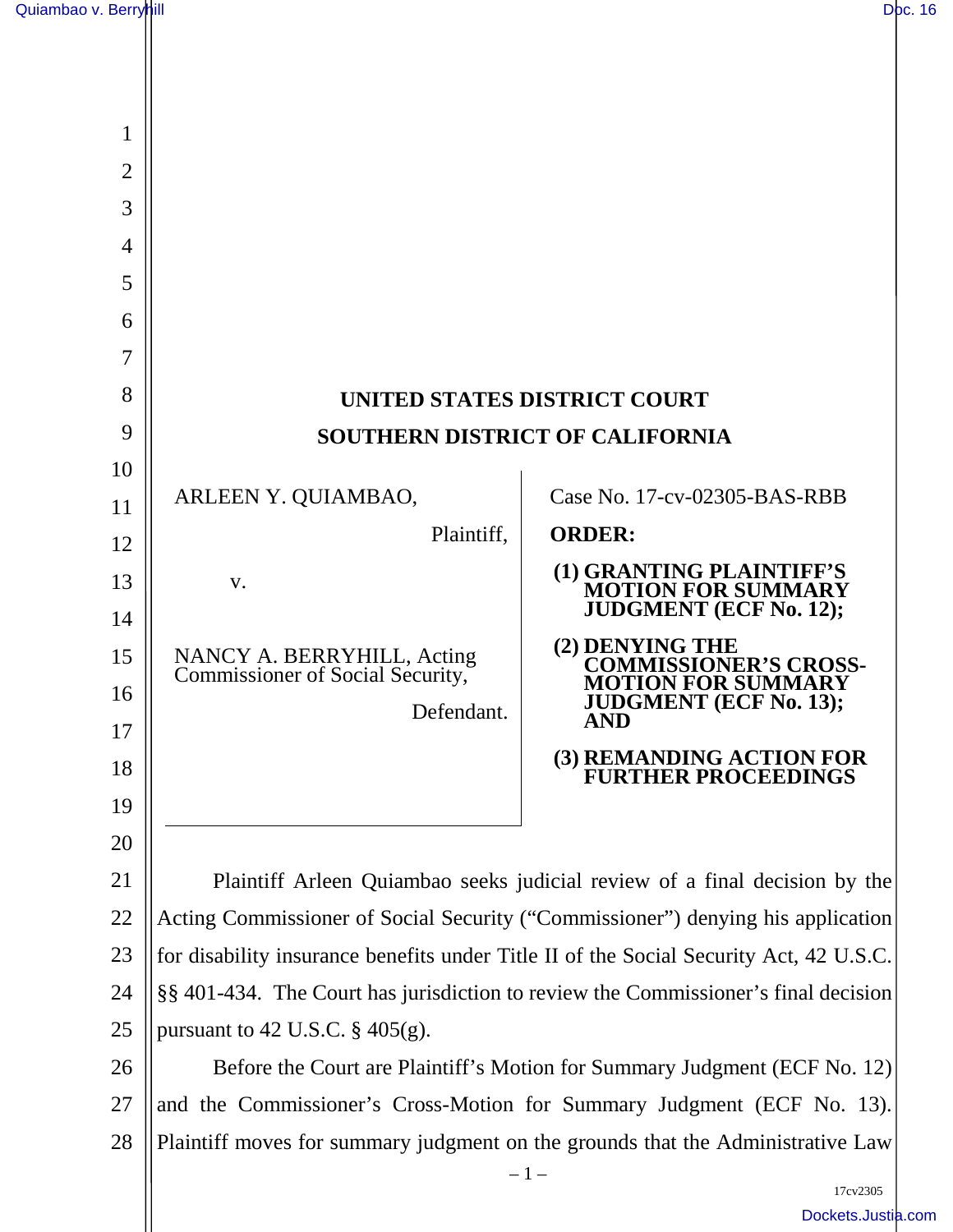1 2 3 4 5 6 7 8 Judge ("ALJ") committed a reversible error by incorrectly rejecting a treating physician's medical opinion and improperly weighing a nonexamining physician's opinion. (Pl.'s Mot. 13:8-22.) Plaintiff requests that the Court remand his case for the payment of benefits or, alternatively, further administrative proceedings. (*Id.* 13:23-14:4.) Conversely, the Commissioner argues that upholding the ALJ's decision is appropriate because the ALJ permissibly rejected the treating physician's opinion and properly relied on the nonexamining physician's testimony. (Def.'s Mot. 3:21-4:5.)

9 10 11 12 13 The Court finds these motions are suitable for determination on the papers submitted and without oral argument. *See* Fed. R. Civ. P. 78(b); Civ. L.R. 7.1(d)(1). For the reasons that follow, the Court **GRANTS** Plaintiff's Motion for Summary Judgment, **DENIES** the Commissioner's Cross-Motion for Summary Judgment, and **REMANDS** this matter to the agency for further proceedings.

14

#### **I. BACKGROUND**

15 16 17 18 19 20 21 22 23 Plaintiff alleges he became unable to work due to his disabling conditions on June 1, 2013, when he was 47 years old. (Administrative Record ("AR") 164-67, ECF No. 7.) Prior to allegedly becoming unable to work, Plaintiff worked as a sheet metal mechanic where he manufactured, repaired, and painted airplane parts. (AR 195.) He started this position in 2005, and testified that he stopped working in April 2013 due to his health conditions. (AR 39.) Before that job, he worked as an aviation mechanic for the U.S. Navy for 20 years. (AR 49, 188.) He was honorably discharged from the military in 2004. (AR 49, 188.) Plaintiff has a 12th grade education. (AR 39.)

24 25 26 27 28 According to the administrative record and hearing testimony, Plaintiff suffers from: lower and upper back pain with two millimeter degenerative disc disease at L4- 5; neck pain with mild multilateral degenerative disc disease at C3-4 through C3-5/6; left shoulder pain; left thigh pain due to meralgia paresthetica resulting from the superficial femoral nerve entrapment; right knee pain with patellar chondromalacia;

 $-2-$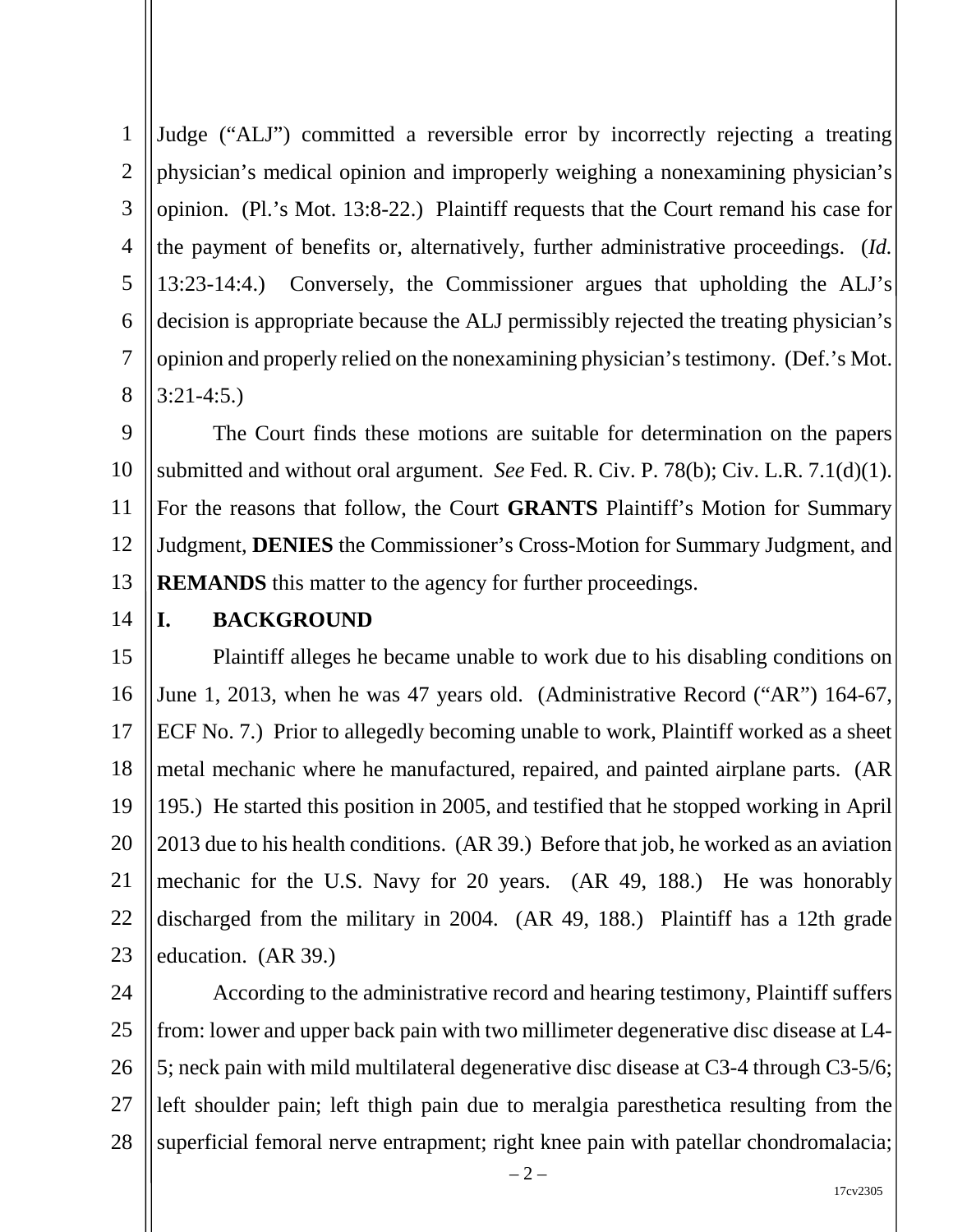obstructive sleep apnea; obesity; allergic rhinitis; bilateral hearing loss; anxiety; hypertension; and hyperlipidemia. (AR 22-23, 64, 153-55.)

2

1

3 4 5 6 7 8 9 10 11 12 13 14 15 16 Plaintiff had a benign parotid tumor surgically removed from his neck in 1991, and he underwent hyperhidrosis back surgery in 2001. (AR 303.) He reported experiencing allergy problems that started sometime after he joined the Navy. (AR 275-76.) Medical records indicate he was diagnosed with and treated for bilateral hearing loss as early as August 2004, allergic rhinitis and hyperlipidemia as early as August 2005, and hypertension as early as October 2013. (AR 291, 474-75, 479.) He reported experiencing right knee pain regularly starting in February 2009. (AR 456-58.) Plaintiff was diagnosed with and treated for left thigh pain due to meralgia paresthetica no later than May 2011, obstructive sleep apnea no later than July 2011, and anxiety and obesity no later than September 2013. (AR 295-96, 405, 438, 447- 48.) An MRI conducted in June 2014 revealed two millimeter degenerative disc disease in Plaintiff's spine at L4-5. (AR 561.) Subsequently, an MRI conducted in March 2015 showed mild multilateral degenerative disc disease in his neck at C3-4 through C3-5/6. (AR 786-94.)

17 18 19 20 21 Plaintiff received ongoing medical care for his conditions from the U.S. Department of Veterans Affairs ("VA"). As early as August 2005, the VA awarded Plaintiff a service-connected disability rating of 30%. (AR 473.) At some point between October 2013 and July 2014, Plaintiff's VA disability rating was increased to 70%. (AR 288-89, 893.)

22 23 24 25 26 27 28 In addition, Plaintiff was examined and treated by physicians who were independent from the VA. Plaintiff received physical therapy from Silver Strand Spine & Sport from September 2013 through April 2016, and was seen by Dr. Ziad Abu Khaled Tamimi there. (AR 486, 673.) Dr. Glen Balfour, a neurologist and spinal cord injury specialist, began treating Plaintiff as early as January 2015. (AR 748.) As of August 2016, Dr. Balfour was still treating Plaintiff. (AR 156.) Additionally, Dr. Richard B. Mantell examined Plaintiff in early 2016. (AR 731-33.)

17cv2305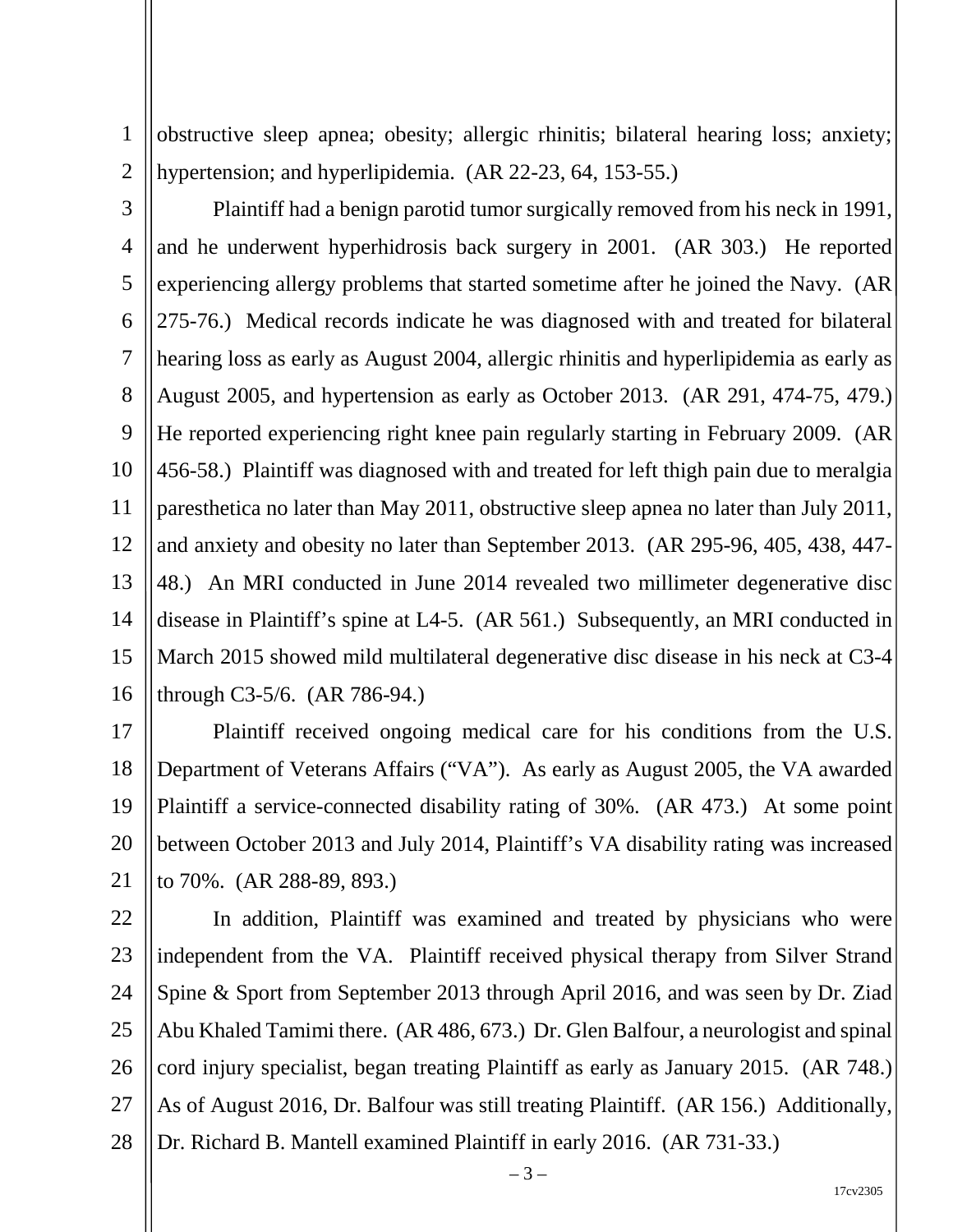1 2 3 4 5 6 7 Plaintiff filed an application for disability insurance benefits under Title II of the Social Security Act ("Act") on November 13, 2013. (AR 164-67.) The application was denied on initial administrative review and on reconsideration. Plaintiff requested his claim be heard before an ALJ. (AR 20.) Plaintiff appeared and testified at a hearing before ALJ Keith Dietterle on May 26, 2016. Dr. Lowell Sparks, Jr., a reviewing medical expert, and Victoria Rei, an impartial vocational expert, also testified. (AR 64-68.)

8 9 10 11 12 13 14 At the hearing, Plaintiff testified that his physical abilities are limited because of his injuries. (AR 40-63.) He stated that, among other limitations, he can sit, stand, and walk for only one hour at a time. (AR 44-45.) Dr. Sparks testified that Plaintiff is unable to perform work that requires: overhead work; lifting more than 20 pounds; frequent extreme neck motion; exposure to extreme hot or cold; climbing ladders, ropes, or scaffolds; working from unprotected heights; exposure to noisy environments; or working with dangerous machinery. (AR 45, 65.)

15 16 17 18 19 In a decision dated July 11, 2016, the ALJ determined that Plaintiff was not disabled under the meaning of the Act. (AR 30.) Plaintiff's request for review was denied by the Appeals Council on September 25, 2017, making the ALJ's decision the final decision of the Commissioner. (AR 1-4.) Plaintiff now seeks judicial review. (Compl., ECF No. 1.)

20

# **II. LEGAL STANDARD**

21 22 23 24 25 26 27 28 Under 42 U.S.C. § 405(g), an applicant for social security disability benefits may seek judicial review of a final decision of the Commissioner in federal district court. "As with other agency decisions, federal court review of social security determinations is limited." *Treichler v. Comm'r of Soc. Sec. Admin.*, 775 F.3d 1090, 1098 (9th Cir. 2014). The court "must independently determine whether the Commissioner's decision is (1) free of legal error and (2) is supported by substantial evidence." *Bruce v. Astrue*, 557 F.3d 1113, 1115 (9th Cir. 2009) (quoting *Moore v. Comm'r, Soc. Sec. Admin.*, 278 F.3d 920, 924 (9th Cir. 2002)). Federal courts will

 $-4-$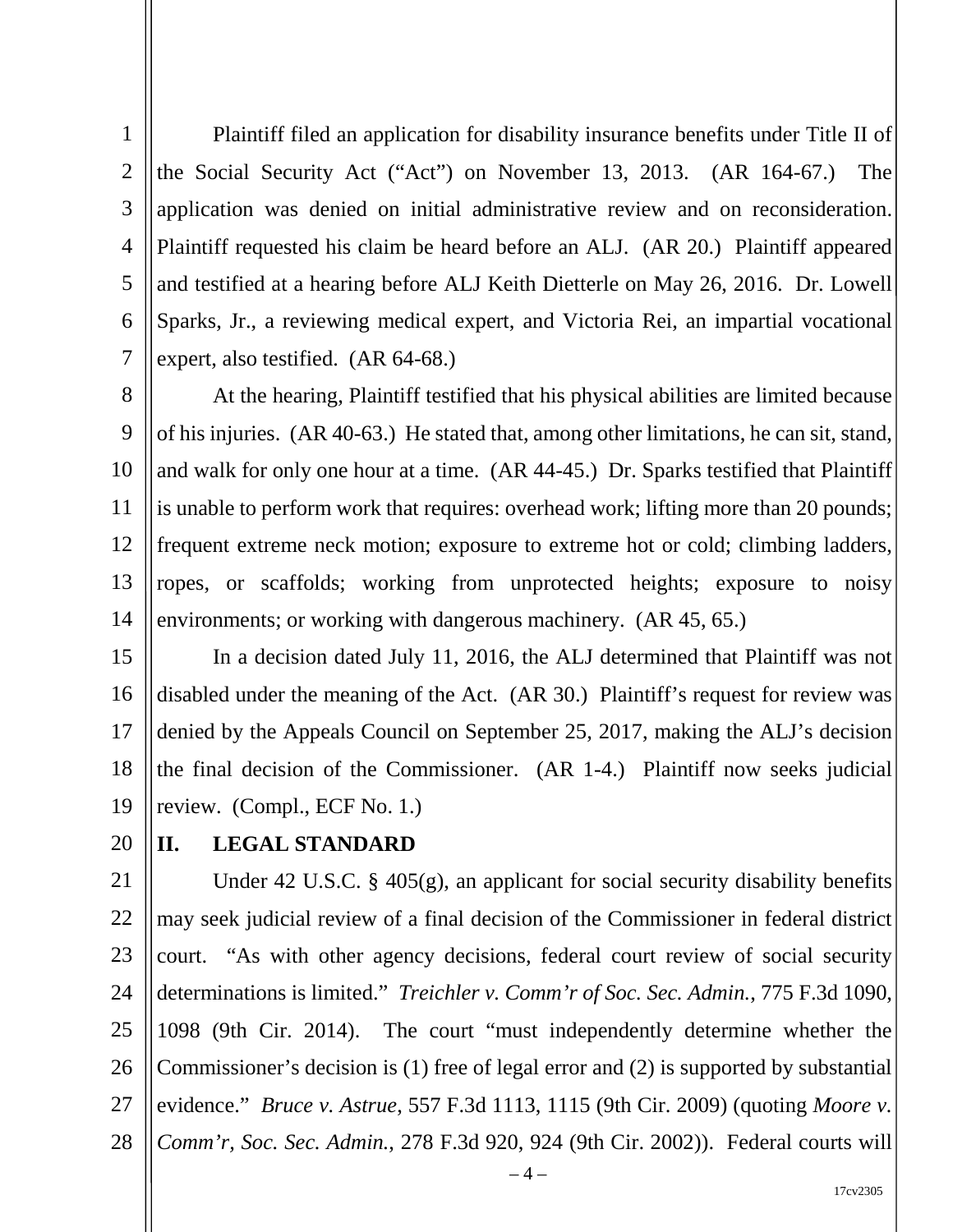1 2 3 4 uphold the Commissioner's disability determination "unless it contains legal error or is not supported by substantial evidence." *Garrison v. Colvin*, 759 F.3d 995, 1009 (9th Cir. 2014) (citing *Stout v. Comm'r, Soc. Sec. Admin.*, 454 F.3d 1050, 1052 (9th Cir. 2006)).

5 6 7 8 9 10 11 12 13 14 15 16 17 "'Substantial evidence' means more than a mere scintilla, but less than a preponderance; it is such relevant evidence as a reasonable person might accept as adequate to support a conclusion." *Lingenfelter v. Astrue*, 504 F.3d 1028, 1035 (9th Cir. 2007). In reviewing whether the Commissioner's decision is supported by substantial evidence, the court must consider the record as a whole, "weighing both the evidence that supports and the evidence that detracts from the Commissioner's conclusion." *Id.* at 1035 (quoting *Reddick v. Chater*, 157 F.3d 715, 720 (9th Cir. 1998)). "Where evidence is susceptible to more than one rational interpretation, the ALJ's decision should be upheld." *Ryan v. Comm'r of Soc. Sec.*, 528 F.3d 1194, 1198 (9th Cir. 2008) (internal quotation marks and citation omitted). However, the court "review[s] only the reasons provided by the ALJ in the disability determination and may not affirm the ALJ on a ground upon which he did not rely." *Garrison*, 759 F.3d at 1010 (citation omitted).

18 19

# **III. ADMINISTRATIVE DECISION**

### **A. Standard for Determining Disability**

20 21 22 23 24 25 26 27 28 The Act defines "disability" as the "inability to engage in any substantial gainful activity by reason of any medically determinable physical or mental impairment which . . . has lasted or can be expected to last for a continuous period of not less than 12 months." 42 U.S.C. § 423(d)(1)(A). Under the Act's implementing regulations, the Commissioner applies a five-step sequential evaluation process to determine whether an applicant for benefits qualifies as disabled. *See* 20 C.F.R. §  $404.1520(a)(4)$ . "The burden of proof is on the claimant at steps one through four, but shifts to the Commissioner at step five." *Bray v. Comm'r of Soc. Sec. Admin.*, 554 F.3d 1219, 1222 (9th Cir. 2009).

 $-5-$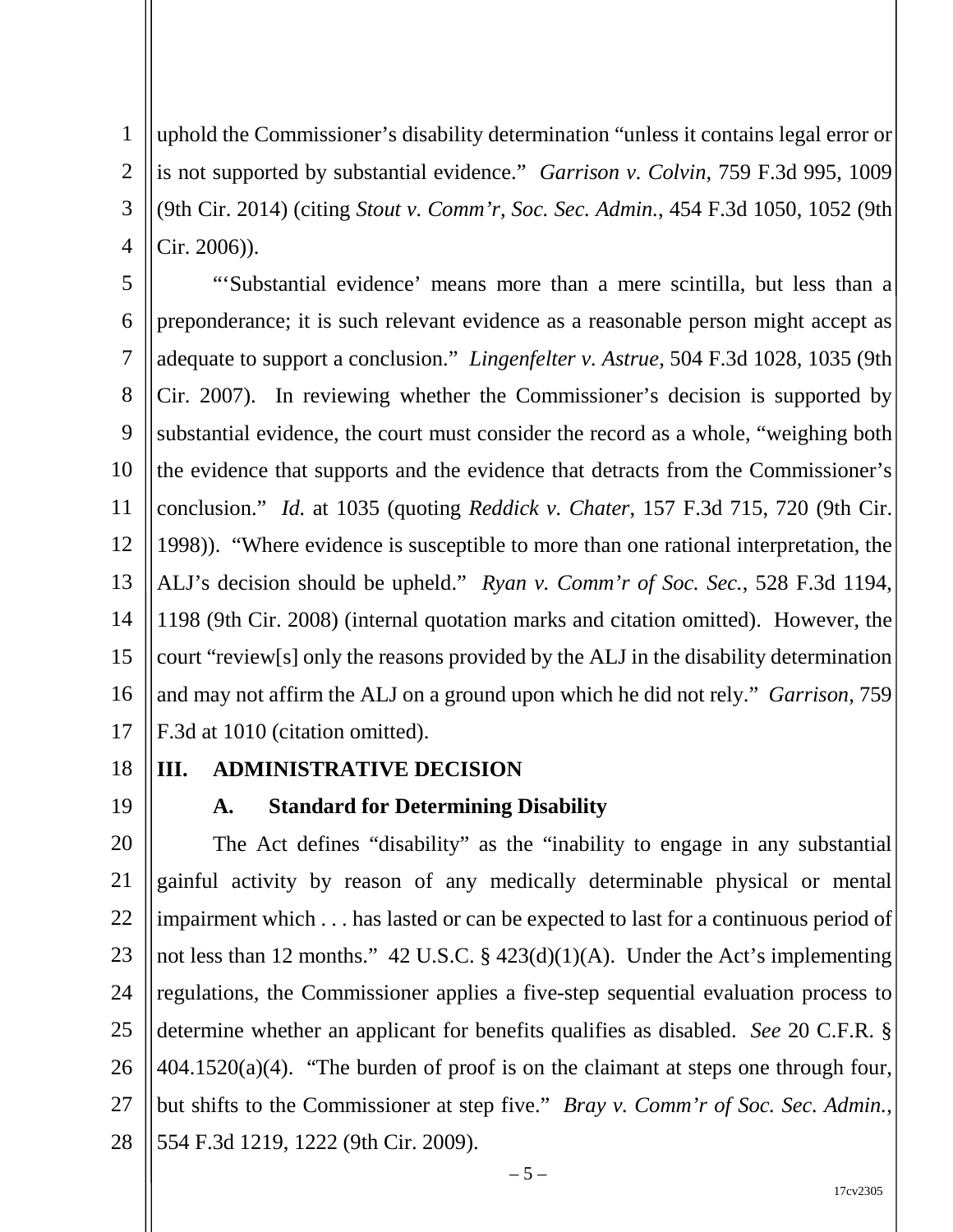- 1 2
- 3
- 4

5

6

7

8

9

At step two, the ALJ must determine whether the claimant has a severe medical impairment, or combination of impairments, that meets the duration requirement in the regulations. 20 C.F.R. § 404.1520(a)(4)(ii). If the claimant's impairment or combination of impairments is not severe, or does not meet the duration requirement, the claimant is not disabled. If the impairment is severe, the analysis proceeds to step three.

At step one, the ALJ must determine whether the claimant is engaged in

"substantial gainful activity."<sup>1</sup> 20 C.F.R. § 404.1520(a)(4)(i). If so, the claimant is

not disabled. If not, the ALJ proceeds to step two.

10 11 12 13 14 At step three, the ALJ must determine whether the severity of the claimant's impairment or combination of impairments meets or medically equals the severity of an impairment listed in the Act's implementing regulations.<sup>2</sup> 20 C.F.R. §  $404.1520(a)(4)(iii)$ . If so, the claimant is disabled. If not, the analysis proceeds to step four.

15 16 17 18 19 20 21 At step four, the ALJ must determine whether the claimant's residual functional capacity ("RFC")—that is, the most he can do despite his physical and mental limitations—is sufficient for the claimant to perform his past relevant work. 20 C.F.R. § 404.1520(a)(4)(iv). The ALJ assesses the RFC based on all relevant evidence in the record. *Id.* § 416.945(a)(1), (a)(3). If the claimant can perform his past relevant work, he is not disabled. If not, the analysis proceeds to the fifth and final step.

22 23 24 At step five, the Commissioner bears the burden of proving that the claimant can perform other work that exists in significant numbers in the national economy, taking into account the claimant's RFC, age, education, and work experience. 20

25 26

 $\overline{a}$ 

17cv2305

<sup>27</sup> <sup>1</sup> "Substantial gainful activity" is work activity that (1) involves significant physical or mental duties and (2) is performed for pay or profit. 20 C.F.R. § 404.1510.

<sup>28</sup>  $2$  The relevant impairments are listed at 20 C.F.R. part 404, subpart P, appendix 1.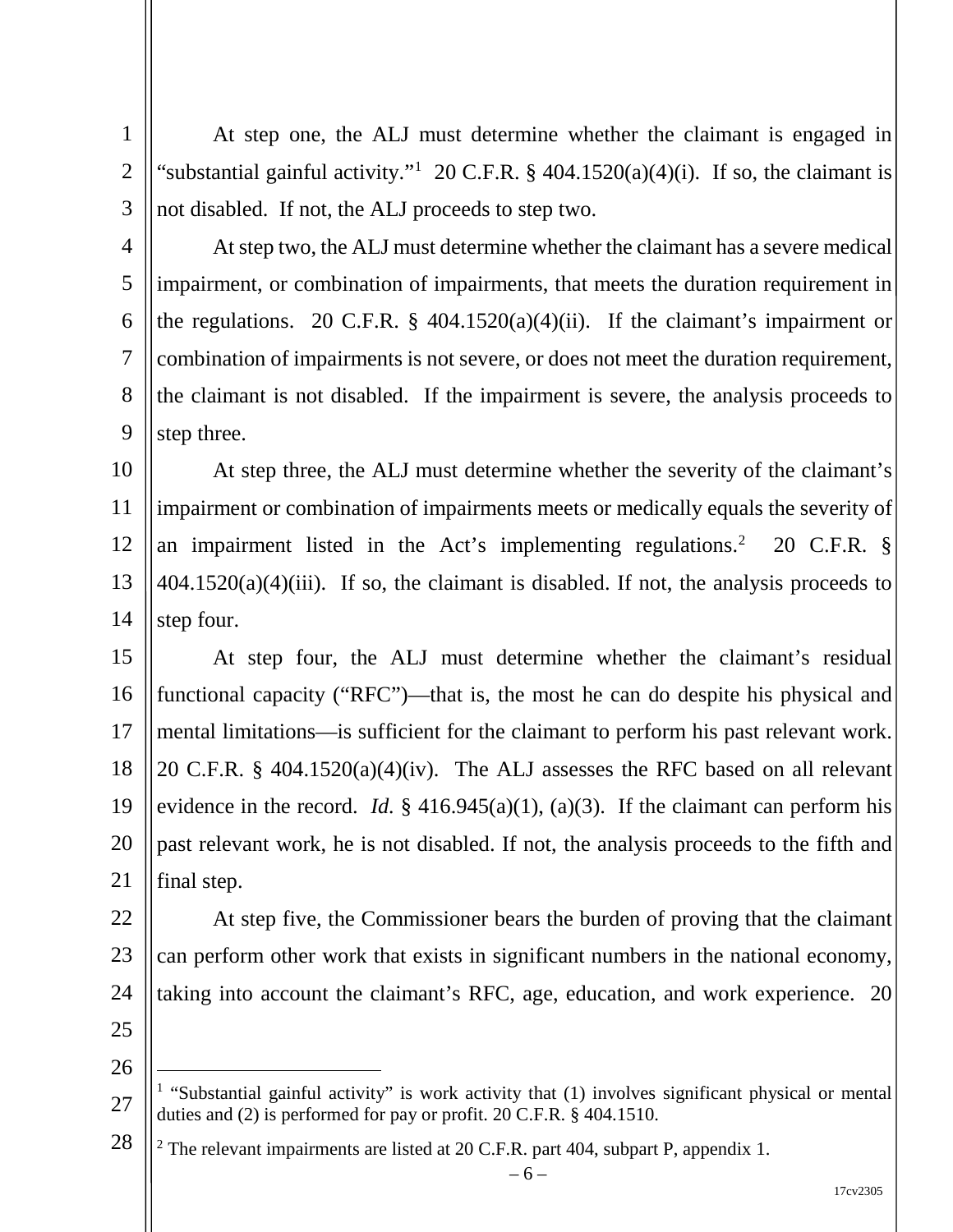1 2 3 4 5 6 7 C.F.R. § 404.1560(c)(1)-(2); *see also* 20 C.F.R. § 404.1520(g)(1). The ALJ usually meets this burden through the testimony of a vocational expert, who assesses the employment potential of a hypothetical individual with all of the claimant's physical and mental limitations that are supported by the record. *Hill v. Astrue*, 698 F.3d 1153, 1162 (9th Cir. 2012) (citations omitted). If the claimant is able to perform other available work, he is not disabled. If the claimant cannot make an adjustment to other work, he is disabled. 20 C.F.R. § 404.1520(a)(4)(iv).

8

### **B. The ALJ's Disability Determination**

9 10 11 12 13 14 On July 11, 2016, the ALJ issued a written decision concluding that Plaintiff was not disabled within the meaning of the Act, and therefore not entitled to benefits. (AR 30.) The ALJ followed the five-step evaluation procedure to determine whether Plaintiff is disabled pursuant to the Act. At step one, the ALJ found Plaintiff had not engaged in substantial gainful activity since June 1, 2013, the alleged onset date of his disability. (AR 22.)

15 16 17 18 19 20 21 22 23 24 25 26 27 28 At step two, the ALJ concluded that Plaintiff has severe impairments as defined by the Act. (AR 22.) The ALJ found that Plaintiff has obstructive sleep apnea, bilateral hearing loss, left thigh pain due to meralgia parestherica, degenerative disc disease of the lumbar and cervical spine, right knee patellar chondromalacia, and obesity. (*Id.*) He determined that those impairments are severe as they "more than minimally limit his basic work activities" and have lasted longer than 12 months. (*Id.*) However, in consideration of the record and Plaintiff's testimony, the ALJ deemed that Plaintiff's hypertension, hyperlipidemia, and allergic rhinitis are treated with medication. *(Id.)* As such, the ALJ concluded that these conditions "have such a minimal effect on [Plaintiff] that they would not be expected to interfere with [his] ability to work irrespective of age, education, or work experience." (AR 22-23.) The ALJ consequently found that these conditions are nonsevere. (*Id.*) Lastly, the ALJ concluded that Plaintiff's anxiety "does not cause more than minimal limitation [on / / /

17cv2305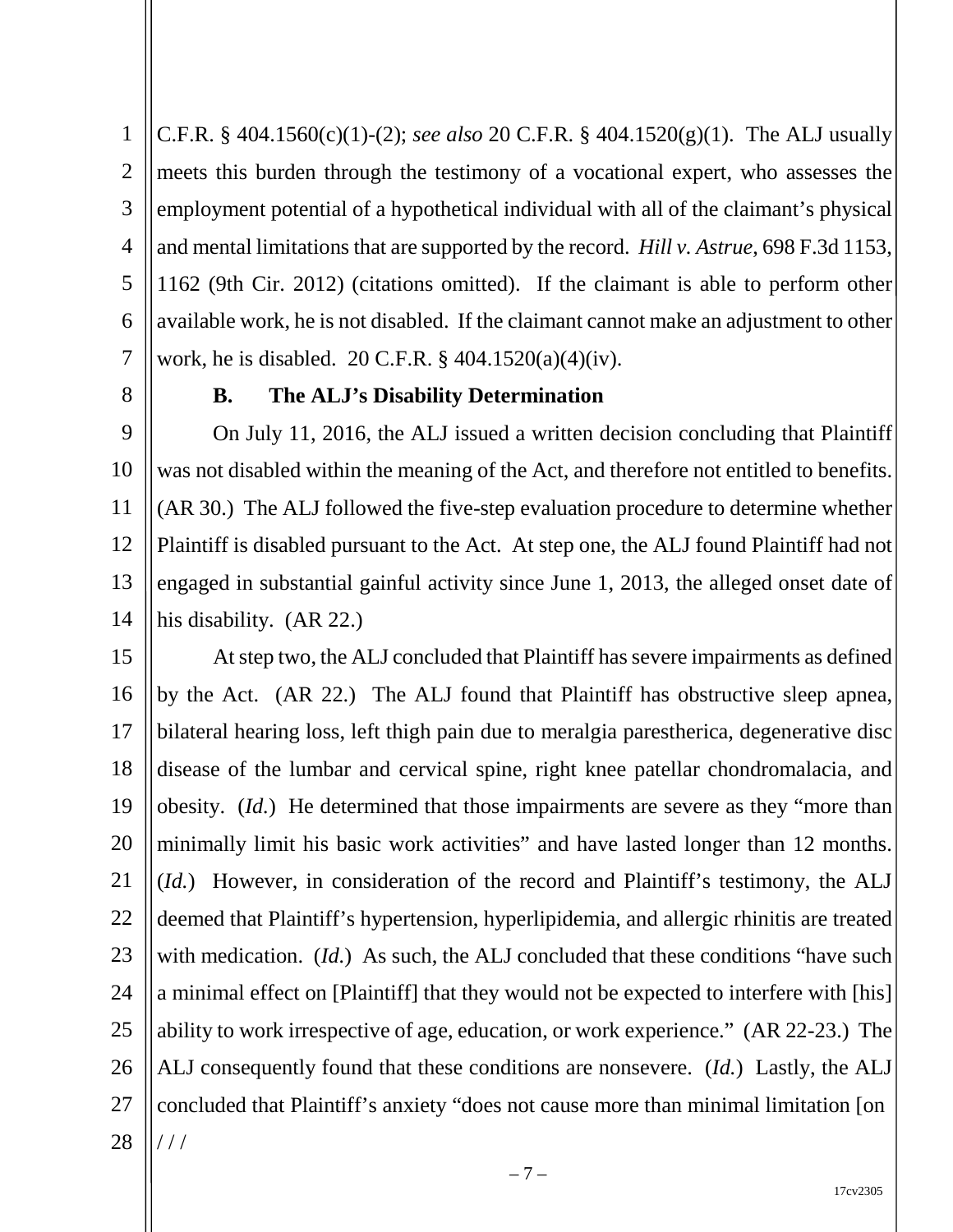| $\mathbf{1}$   | Plaintiff's] ability to perform basic mental work activities and is therefore                                                                     |
|----------------|---------------------------------------------------------------------------------------------------------------------------------------------------|
| $\overline{2}$ | nonsevere." (AR 23.)                                                                                                                              |
| 3              | At step three, the ALJ concluded that Plaintiff's impairments, alone and in                                                                       |
| $\overline{4}$ | combination, did not meet or medically equal the severity of the impairments listed                                                               |
| 5              | in the regulations. (AR 24.)                                                                                                                      |
| 6              | At step four, the ALJ found that Plaintiff has the RFC to perform "light work"                                                                    |
| $\tau$         | as defined in the social security regulations with the following limitations:                                                                     |
| 8              | The claimant can sit six hours in an eight-hour day, and stand/walk six                                                                           |
| 9              | hours in an eight-hour day. She [sic] can occasionally lift 20 pounds                                                                             |
| 10             | and frequently lift 10 pounds. She [sic] can occasionally climb stairs,<br>balance, stoop, kneel, crouch, and crawl. The claimant can never climb |
| 11             | ladders, ropes, or scaffolds. She [sic] can never perform overhead work                                                                           |
| 12             | or work requiring frequently [sic] neck movement. She [sic] must<br>avoid unprotected heights, dangerous or fast moving machinery, and            |
| 13             | extreme temperatures. The claimant must avoid concentrated exposure                                                                               |
| 14             | to noises, dust, fumes, and gasses.                                                                                                               |
| 15             | (AR 24.) To make this finding, the ALJ summarized Plaintiff's medical records and                                                                 |
| 16             | noted diagnoses, tests, complaints, and treatments. (AR 25-27.)                                                                                   |
| 17             | Next, the ALJ evaluated the medical opinion evidence within the record. (AR                                                                       |
| 18             | 27-28.) First, he gave "great weight" to the testimony of nonexamining reviewing                                                                  |
| 19             | physician Dr. Sparks. The ALJ determined that Dr. Sparks' findings are consistent                                                                 |
| 20             | with his own assessment of Plaintiff's RFC and are also supported by the listed                                                                   |
| 21             | medical impairments and reports regarding Plaintiff's hearing loss, degeneration of                                                               |
| 22             | the lumbar and cervical spine, and pain in his left thigh and right knee. (AR 27.)                                                                |
| 23             | Second, the ALJ gave little weight to the opinions of state agency medical consultants                                                            |
| 24             | Drs. John Vorhies, Jr., and G. Lockie. ( <i>Id.</i> ) He concluded that the consultants'                                                          |
| 25             | opinions that Plaintiff had no exertional limitations but some postural and                                                                       |
| 26             | environmental limitations were inconsistent with the record, in particular the                                                                    |
| 27             | "objective evidence" of degeneration of Plaintiff's lumbar and cervical spine. (Id.)                                                              |
| 28             | //                                                                                                                                                |
|                |                                                                                                                                                   |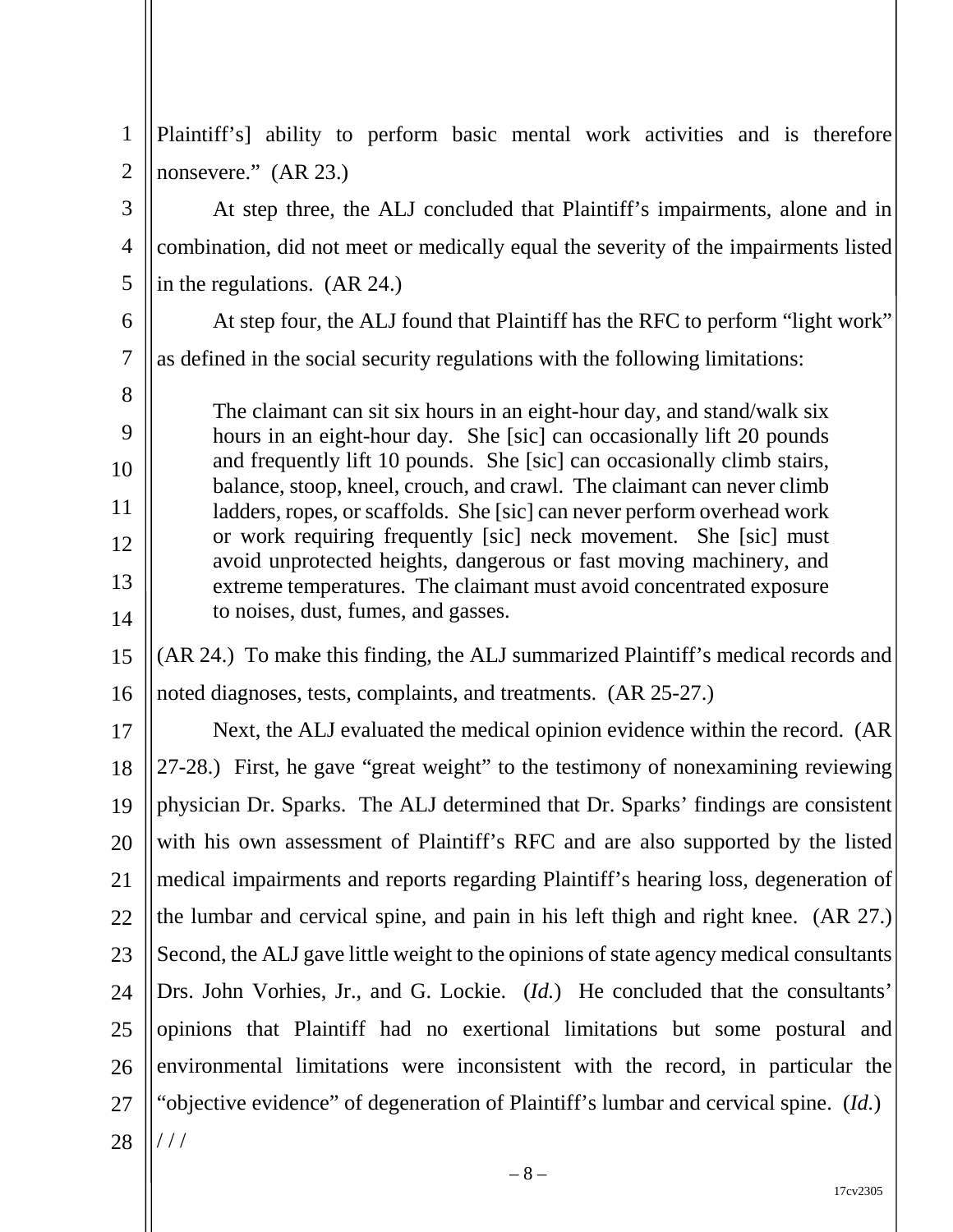The ALJ furthermore addressed the opinions of Drs. Balfour and Mantell. (AR 27.) Here, the Court notes that the ALJ's written evaluation confusingly comingles these two opinions as follows:

The undersigned has also considered the opinions of Glen Balfour, and Richard B. Mantell, M.D., who completed a functional assessment of the claimant and opined that he could perform work at less than the sedentary exertional level with additional postural and other limitations. (Exhibits 15F; and 16F/10-12). His findings are inconsistent with the medical record of evidence, which suggests great improvement of the claimant's condition with the help of physical therapy, and recent examinations that show full strength, stability and range of motion in the claimant's spine and knees. (Exhibits 5F/6; and 19F/27, 32). Additionally, the objective testing revealed mild changes that did not require additional surgery or cause changes to his gait. (Exhibit 5F). Accordingly, the undersigned gives his opinion little weight.

14 (AR 27.)

1

2

3

4

5

6

7

8

9

10

11

12

13

15 16 17 18 19 20 21 22 23 24 25 26 27 28 As seen above, the ALJ's decision addresses the separate, independent opinions of Drs. Balfour and Mantell simultaneously as one. (AR 27.) In addition to the ALJ's statements, the ALJ's citations to the record fail to provide clarity. In the first sentence, the ALJ's cites to both physicians' opinions in the record. (*Id.*) However, the subsequent record citations all refer to documents authored by other medical providers. (*Id.*) Thus, the ALJ's statements and citations fail to distinguish which of his conclusions correlates to which physician's opinion. (*Id.*) The resulting ambiguity effectively forces the Court to speculate as to the ALJ's overall meaning. Hence, this imprecise discussion impedes the Court from completing meaningful judicial review of the ALJ's analysis and falls short of Ninth Circuit standards. "[A]lthough we will not fault the agency merely for explaining its decision with less than ideal clarity, we still demand that the agency set forth the reasoning behind its decisions in a way that allows for meaningful review." *Brown-Hunter v. Colvin*, 806 F.3d 487, 492 (9th Cir. 2015) (citation and quotation omitted).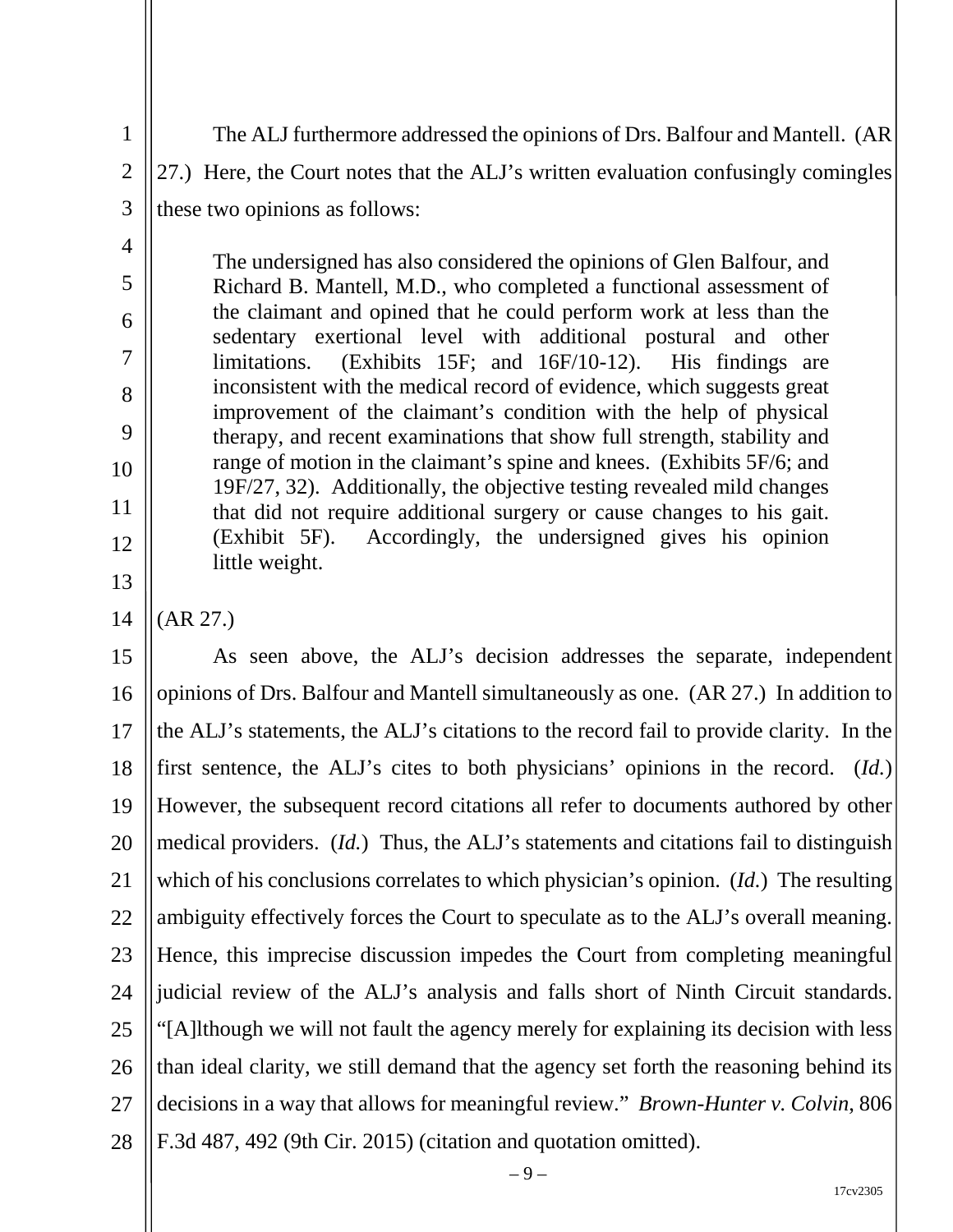| $\mathbf{1}$   | Nevertheless, the parties assume that the ALJ gave little weight to Dr.                                                                           |
|----------------|---------------------------------------------------------------------------------------------------------------------------------------------------|
| $\overline{2}$ | Balfour's opinion. (AR 27; Pl.'s Mot. 11:24-12:3; Def.'s Mot. 3:21-4:2.) The                                                                      |
| 3              | Commissioner also assumes that the ALJ gave little weight to Dr. Mantell's opinion.                                                               |
| $\overline{4}$ | (Def.'s Mot. 6:26-7:2.) Plaintiff does not address the ALJ's mention of Dr. Mantell,                                                              |
| 5              | but cites to Dr. Mantell's opinion to support his arguments. (Pl.'s Mot. 9:4-16, 12:10-                                                           |
| 6              | 18.) Although the ALJ's decision lacks clarity, the Court will adopt the assumption                                                               |
| 7              | that the ALJ gave little weight to both Dr. Balfour's and Dr. Mantell's opinions to                                                               |
| 8              | resolve the parties' opposing claims.                                                                                                             |
| 9              | Next, the ALJ found Plaintiff's disability ratings from the VA to be of "little"                                                                  |
| 10             | probative value." (AR 27-28.) He stated that when determining this rating, the VA                                                                 |
| 11             | does not adhere to the SSA's evaluation procedures for determining if a claimant is                                                               |
| 12             | disabled. (AR 28.) Specifically, the ALJ noted that the VA does not determine an                                                                  |
| 13             | individual's RFC or if the individual is able to perform his past relevant work or other                                                          |
| 14             | work that exists in significant numbers in the national economy. $(Id.)$ As such, the                                                             |
| 15             | ALJ gave Plaintiff's VA disability ratings "little weight." (Id.)                                                                                 |
| 16             | Lastly, the ALJ assessed Plaintiff's credibility, finding:                                                                                        |
| 17             | [Plaintiff's] medically determinable impairments could reasonably be                                                                              |
| 18             | expected to cause the alleged symptoms; however, the claimant's                                                                                   |
| 19             | statements concerning the intensity, persistence, and limiting effects of<br>these symptoms are not entirely consistent with the medical evidence |
| 20             | and other evidence in the record                                                                                                                  |
| 21             | (AR 28.) The ALJ stated that Plaintiff claimed that he was unable to work because                                                                 |
| 22             | he could not perform heavy lifting or be exposed to chemicals. ( <i>Id.</i> ) The ALJ noted                                                       |
| 23             | these claims were inconsistent with Plaintiff's assertions that he applied for jobs that                                                          |
| 24             | he did not think he could perform with such limitations. ( <i>Id.</i> ) The ALJ also pointed                                                      |
| 25             | to reports that Plaintiff's condition improved with physical therapy and that he                                                                  |
| 26             | maintained full strength and range of motion in his spine and knees. (Id.) The ALJ                                                                |
| 27             | cited the VA's 2015 finding that Plaintiff's knee and lower leg conditions did not                                                                |
| 28             | impact his ability to perform any occupational task. (AR 28, 1030.)                                                                               |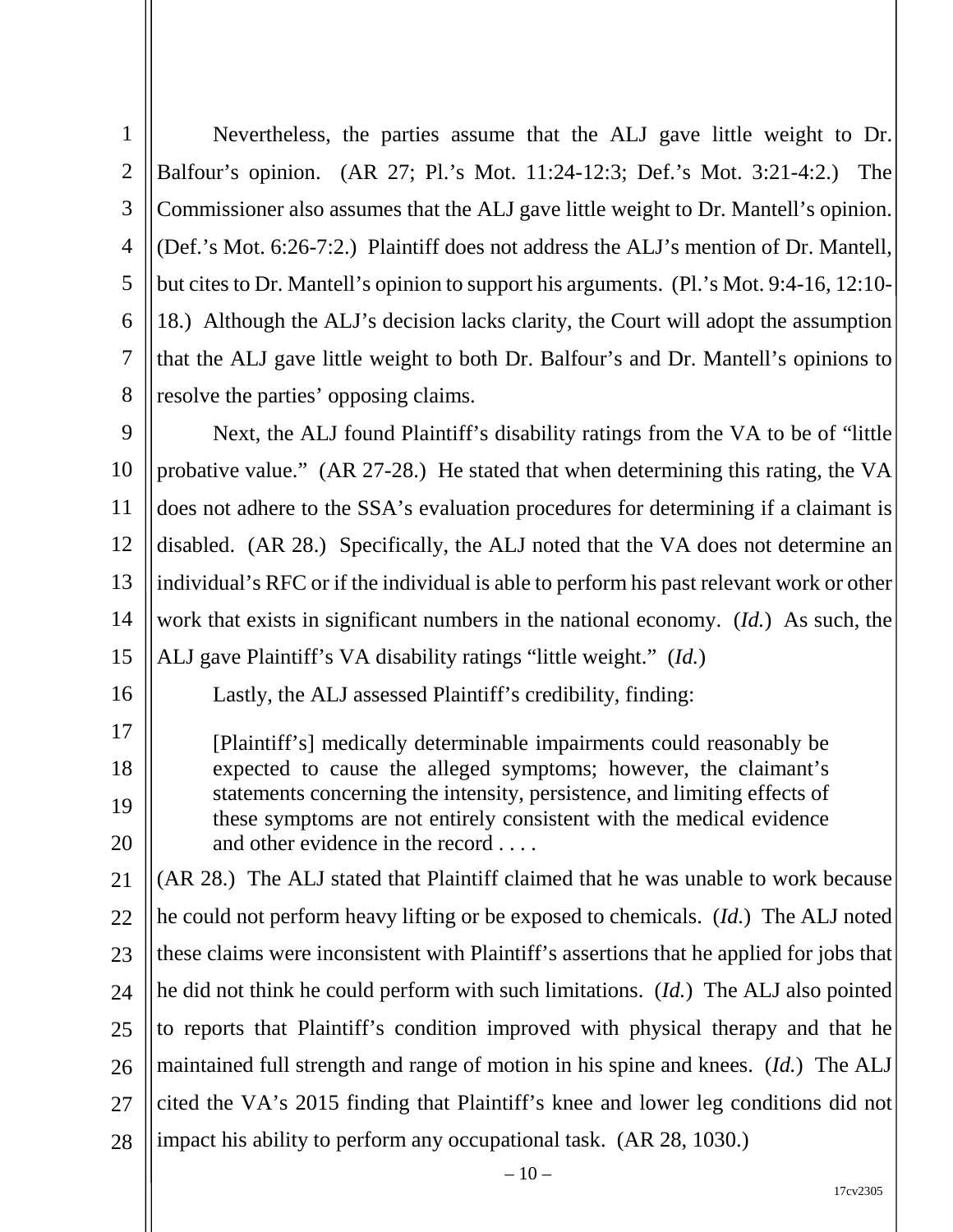1 2 3 4 At the conclusion of step four, the ALJ determined that Plaintiff could not perform his past relevant work as a sheet metal mechanic or an assembler installer for aircraft. (AR 28-29.) He based this decision on Plaintiff's RFC and the testimony of the vocational expert, who considered the impact of Plaintiff's limitations. (*Id.*)

5 6 7 8 9 10 11 Lastly at step five, the ALJ concluded that Plaintiff could perform jobs that exist in significant numbers in the national economy pursuant to 20 C.F.R. § 404.1569(a). (AR 29.) He stated that Plaintiff did not have the RFC to perform the full range of exertional demands of light work. (*Id.*) Considering Plaintiff's age, education, work experience, and RFC, the ALJ agreed with the vocational expert's determination that Plaintiff could perform the work requirements of an inspector, ticket taker, and marker. (AR 29-30.)

Based on his conclusions for each of the five steps of the evaluation procedure,

12

13 the ALJ ultimately determined that Plaintiff is not disabled. (AR 30.)

14

## **IV. DISCUSSION**

15 16 17 18 19 20 21 22 23 24 25 Plaintiff challenges the ALJ's decision on two grounds. First, he argues that the ALJ committed legal error when he failed to sufficiently justify discounting the opinion of Plaintiff's treating neurologist, Dr. Balfour. (Pl.'s Mot. 11:24-12:5.) Second, Plaintiff argues that the ALJ improperly weighed the testimony of nonexamining medical expert Dr. Sparks. (*Id.*) The Commissioner contends the ALJ properly justified dismissing Dr. Balfour's opinion. (Def.'s Mot. 4:3-5.) In addition, the Court will determine whether the ALJ erred in disregarding the opinion of Plaintiff's examining physician, Dr. Mantell, as well as the VA's disability rating. Lastly, if there is error, Plaintiff asserts that the Court should reverse the ALJ's decision and order benefits to be paid. (Pl.'s Mot. 14:1-4.) The Court will examine each issue in turn.

- 26 / / /
- 27 / / /
- 28 / / /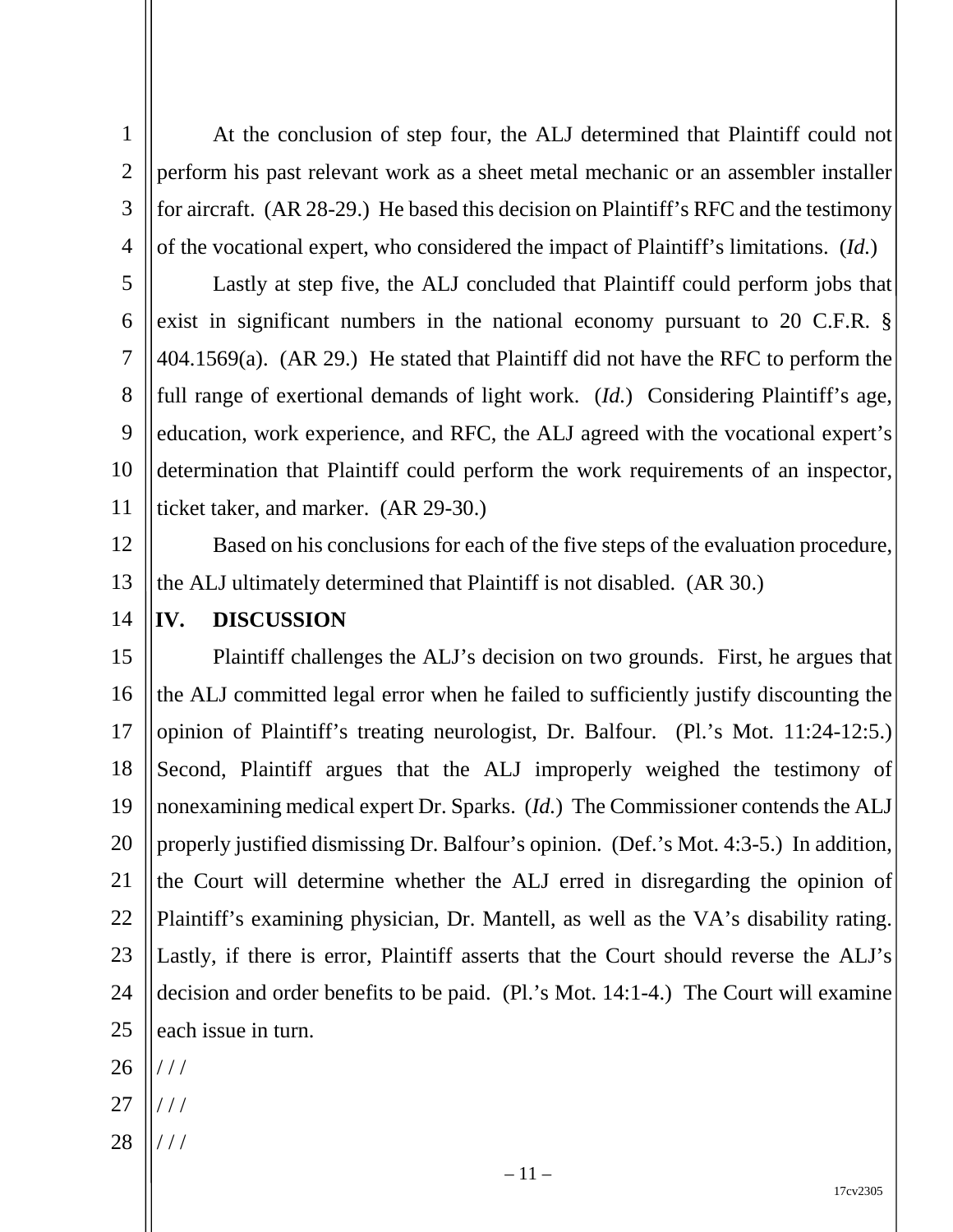1 2

#### **A. Treating Specialist Dr. Balfour**

#### **1. Legal Standard for Treating Physicians**

3 4 5 6 7 8 9 10 11 12 13 The Act's regulations distinguish among the opinions of three types of physicians: "(1) those who treat the claimant (treating physicians); (2) those who examine but do not treat the claimant (examining physicians); and (3) those who neither examine nor treat the claimant (nonexamining physicians)." *Holohan v. Massanari*, 246 F.3d 1195, 1201-02 (9th Cir. 2001) (alteration omitted) (quoting *Lester v. Chater*, 81 F.3d 821, 830 (9th Cir. 1995)). As a general rule, the opinion of a treating doctor is entitled to greater weight than the opinion of doctors who do not treat the claimant. *Lester*, 81 F.3d at 830 (citation omitted). "The rationale for giving greater weight to a treating physician's opinion is that he is employed to cure and has a greater opportunity to know and observe the patient as an individual." *Sprague v. Bowen*, 812 F.2d 1226, 1230 (9th Cir. 1987) (citation omitted).

14 15 16 17 18 19 20 21 The degree of deference afforded to a treating source's opinion depends partly upon whether, and to what extent, that opinion is contradicted. A treating physician's opinion is given "controlling weight" if it is "well-supported by medically acceptable clinical and laboratory techniques" and is "not inconsistent with the other substantial evidence in [the] case record." 20 C.F.R.  $\S$  404.1527(c)(2). Such opinions may be rejected "only for 'clear and convincing' reasons supported by substantial evidence in the record." *Orn v. Astrue*, 495 F.3d 625, 632 (9th Cir. 2007) (quoting *Lester*, 81 F.3d at 830).

22 23 24 25 26 27 28 When a treating physician's opinion is contradicted, this "means only that the opinion is not entitled to 'controlling weight,' not that the opinion should be rejected." *Orn*, 495 F.3d at 632 (quoting Social Security Ruling 96–2p at 4 (Cum. Ed. 1996)). To determine the amount of deference owed, the opinion must be weighed using the six factors outlined in 20 C.F.R.  $\S$  404.1527(c)(2)-(6). These factors include the length of the treatment relationship and frequency of examination, the extent to which the opinion is supported by medical signs and laboratory findings,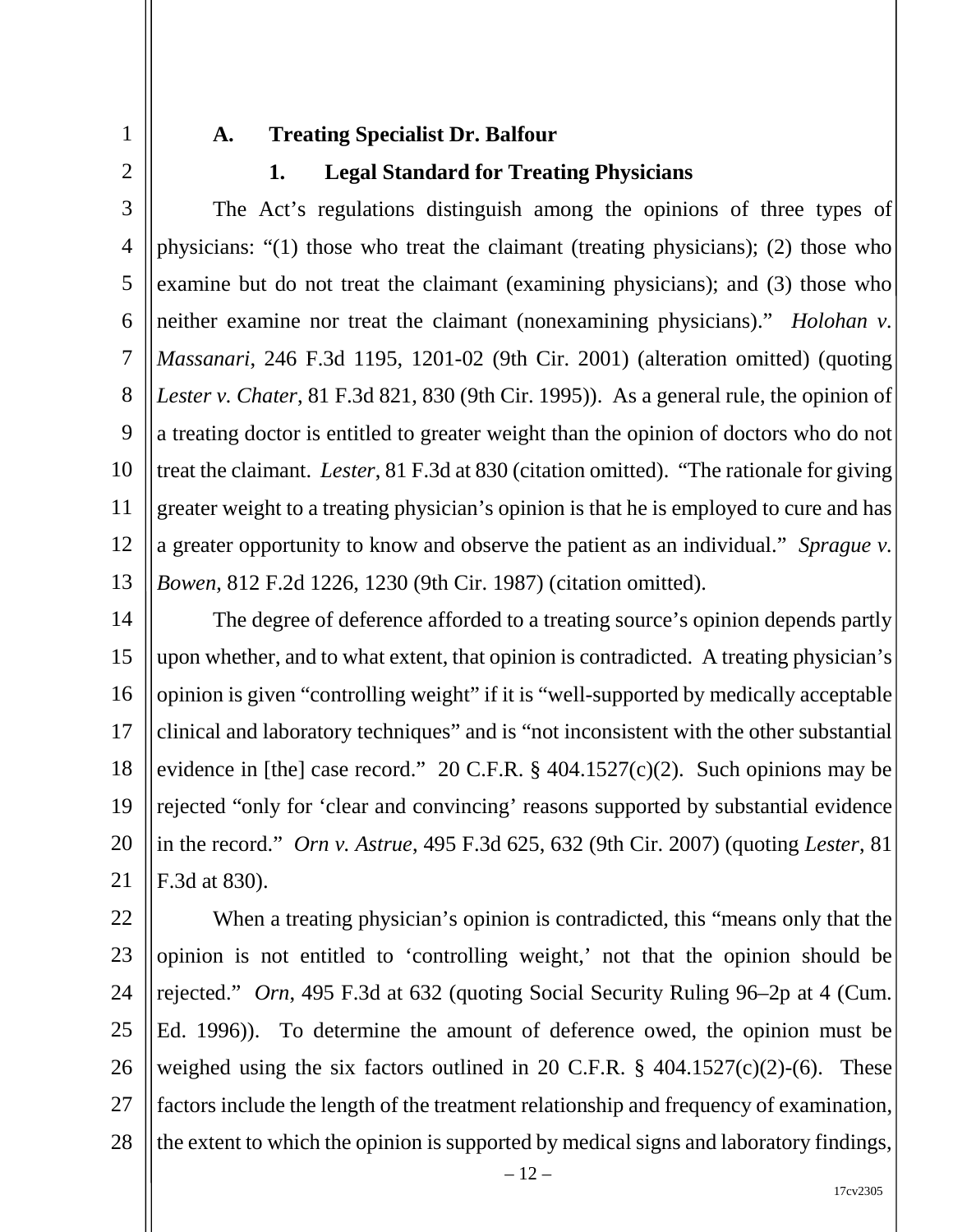1 2 3 4 5 the consistency of the opinion with the record as a whole, and whether or not the treating source is a specialist regarding the issue in question. *Id.* "In many cases, a treating source's medical opinion will be entitled to the greatest weight and should be adopted, even if it does not meet the test for controlling weight." *Ghanim v. Colvin*, 763 F.3d 1154, 1161 (9th Cir. 2014) (quoting *Orn*, 495 F.3d at 361).

6 7 8 9 10 11 12 13 14 15 16 17 18 19 In cases where a treating doctor's opinion is contradicted, an ALJ's rejection of that opinion may only be upheld if it contains "specific and legitimate reasons that are supported by substantial evidence" in the record. *See Burrell v. Colvin*, 775 F.3d 1133, 1140 (9th Cir. 2014) (quoting *Bayliss v. Barnhart*, 427 F.3d 1211, 1216 (9th Cir. 2005)). "The ALJ can meet this burden by setting out a detailed and thorough summary of the facts and conflicting clinical evidence, stating his interpretation thereof, and making findings." *Trevizo*, 862 F.3d at 997 (quoting *Magallanes*, 881 F.2d at 751). "The ALJ must do more than offer his conclusions. He must set forth his own interpretations and explain why they, rather than the doctors', are correct." *Reddick*, 157 F.3d at 725. "[A]n ALJ errs when he rejects a medical opinion or assigns it little weight while doing nothing more than ignoring it, asserting without explanation that another medical opinion is more persuasive, or criticizing it with boilerplate language that fails to offer a substantive basis for his conclusion." *Garrison*, 759 F.3d at 1012-13.

20

#### **2. Dr. Balfour's Opinion**

21 22 23 24 25 26 27 28 Dr. Balfour, a neurologist and spinal cord injury specialist, began treating Plaintiff as early as January 2015. (AR 748.) According to Dr. Balfour's examination notes dated January through October 2015, Plaintiff regularly complained of back pain, left shoulder pain, peroneal neuropathy, neck pain, headaches, and right knee pain. (AR 748-73.) During these examinations, Dr. Balfour diagnosed Plaintiff with lumbosacral radiculopathy, osteoarthritis in his knees, a left rotator cuff injury, thoracic spine neuropathy, and left peroneal and femoral neuropathy. (AR 751, 754, 759, 762, 766, 769.)

 $-13-$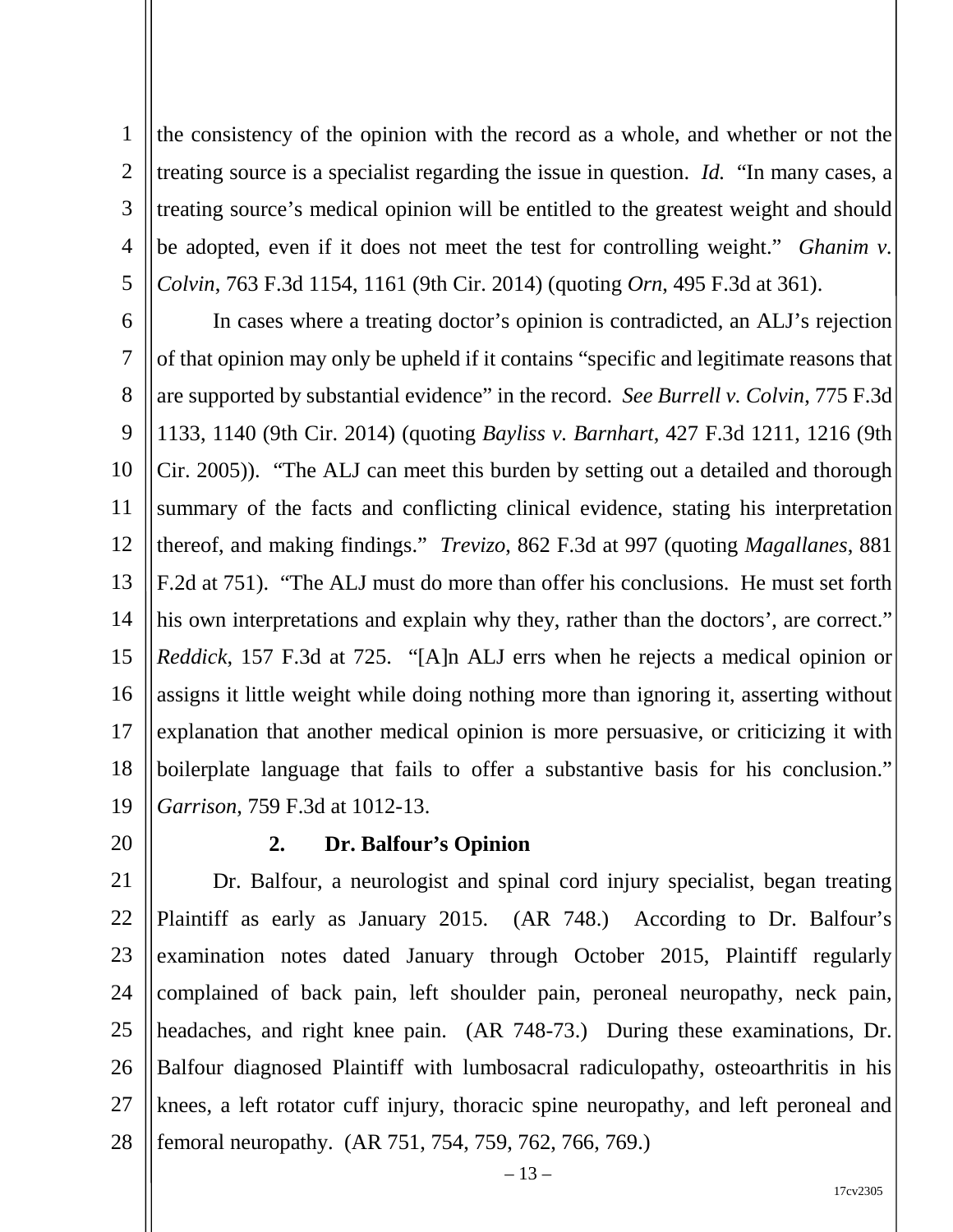1 2 3 4 5 6 7 8 9 10 11 12 13 14 15 16 17 18 While treating Plaintiff, Dr. Balfour performed and ordered multiple objective medical tests. These tests yielded both normal and abnormal results. On February 27, 2015, Dr. Balfour performed an EMG and Nerve Conduction Studies of Plaintiff's lower extremities. (AR 773-76.) The study yielded normal results. (*Id.*) In March 2015, several x-rays were performed. X-rays of Plaintiff's knees showed unremarkable results. (AR 777-82.) However, an x-ray of Plaintiff's cervical spine showed straightening of the cervical lordosis and restricted range of motion. (AR 786-89.) Also, an x-ray of Plaintiff's lumbar spine showed restricted range of motion, anterior inferior endplate osteophyte at L3, and anterior superior endplate osteophyte at L4. (AR 783-85.) Next, a June 26, 2015 magnetic resonance imaging study ("MRI") of Plaintiff's brain presented normal results. (AR 790.) On the same date, an MRI of Plaintiff's cervical spine showed multilevel mild degenerative changes greatest along the left side at C3-4, disc protrusions at C6-7, no spinal cord abnormalities, and mild foraminal narrowing at C3-4 and C5-6 due to uncovertebral osteophytes and facet arthropathy. (AR 791-92.) Lastly, an October 10, 2015 MRI of Plaintiff's lumbar spine showed a two millimeter broad-based posterior disk/endplate osteophyte complex at L4-L5 level, indenting the anterior aspect of the thecal sac. (AR 793.)

19 20 21 22 23 24 25 26 27 28 In two letters dated April 10, 2015, Dr. Balfour stated that Plaintiff's medical conditions "severely compromised his ability to perform his job as a Metal Sheet Worker Mechanic." (AR 718-21.) According to these letters, Plaintiff's "severe right knee pain" prevented him from kneeling for any extended period of time. (*Id.*) Plaintiff was "not able to perform short periods of standing, kneeling, crouching, stooping and working in strained and awkward positions." (AR 720.) He was also unable to maintain neck, shoulder, and low back postures for more than 30 minutes because of severe pain; these posture restrictions limited his ability to work overhead for more than one hour. (*Id.*) Plaintiff's neck pain caused "severe daily headaches," which compromised his ability to function at work. (AR 718.) "His left peroneal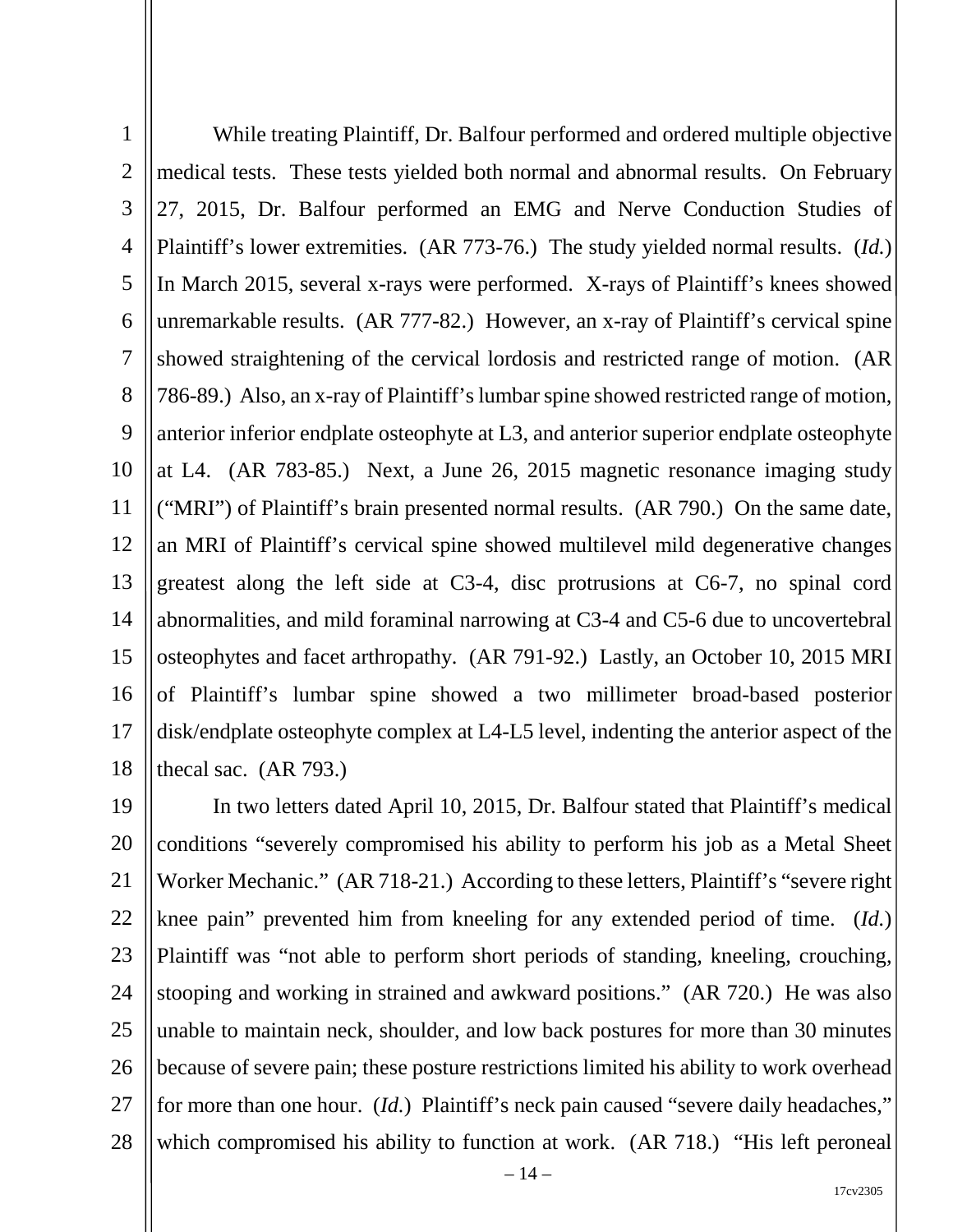1 2 3 4 5 6 7 8 9 10 neuropathy and left femoral neuropathy are aggravated by standing and maintaining body positions." (*Id.*) In addition, his left rotator cuff injury made it very difficult for him to lift more than 35 pounds, as well as grab, hold, and climb ladders. (AR 718-21.) Plaintiff's thoracic radiculopathy was aggravated by performing sanding, grinding, lifting, or "certain positional maneuvers." (AR 718.) Because of his sleep apnea and allergy rhinitis, he was unable to work with hazardous materials. (AR 720.) Furthermore, Plaintiff had a diminished ability to be alert and oriented due to depression and sleep disorders. (*Id.*) Dr. Balfour concluded that he expected all of Plaintiff's medical conditions "to last for several years in spite of medical therapy." (AR 718.)

11

## **3. ALJ's Rejection of Dr. Balfour's Opinion**

12 13 14 15 16 17 As the Court explained above, the ALJ presumably gave Dr. Balfour's opinion little weight. (*See* AR 27.) He stated that Dr. Balfour's opinions were inconsistent with the medical record in two respects. (*Id.*) The Court agrees that at least some medical evidence in the record contradicts Dr. Balfour's opinion. As such, the Court will apply the "specific and legitimate" reasons standard to the ALJ's rejection of Dr. Balfour's opinion. *See Burrell*, 775 F.3d at 1140.

18

#### **i. Reported Improvement, Strength, and Range of Motion**

19 20 21 22 23 24 First, the ALJ asserted Dr. Balfour's opinion contradicted Plaintiff's reported improvement with physical therapy, as well as recent examinations showing full strength, stability, and range of motion in Plaintiff's spine and knees. (AR 27*.*) For this claim, the ALJ cited the initial medical evaluation completed by Plaintiff's physical therapy provider on September 25, 2013. (*Id.*) He additionally cited a VA Compensation and Pension Examination Report dated March 14, 2016. (*Id.*)

25 26 27 28 The physical therapy report notes that Plaintiff was seen for pain in his left shoulder, left thigh, and lower back. (AR 486-88.) It indicates that Plaintiff maintained full strength, normal gait, and full range of motion in his left shoulder and spine. (AR 487.) However, the same report further notes he had stiffness,

 $-15-$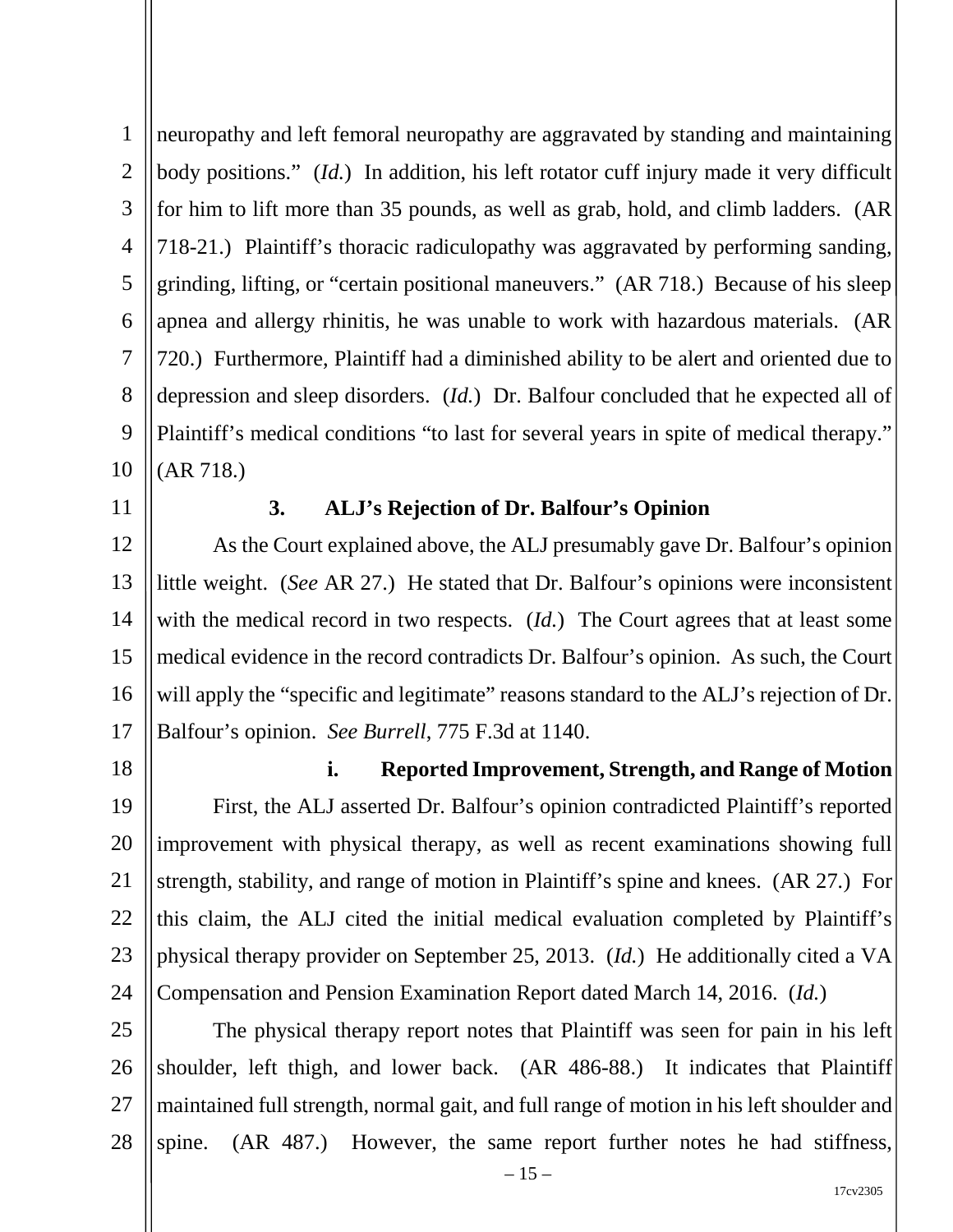1 2 3 discomfort, tenderness, and muscle spasm in his shoulder. (*Id.*) Likewise, it states that Plaintiff had tenderness and stiffness in his lumbo-sacral spine, and tenderness and muscle spasm in his left thigh. (*Id.*)

4 5 6 7 8 9 10 11 12 13 14 The 2016 VA examination report consists of Disability Benefits Questionnaires that evaluate Plaintiff's neck, back, knees, and lower leg conditions. (AR 908-35.) The ALJ cited only two pages of the knee and lower leg questionnaire. The referenced pages indicate that Plaintiff maintained normal range of motion in his left knee and had no instability in his right knee. (AR 920, 924.) Yet the rest of the 28-page report also includes the following findings: abnormal range of motion in his spine and neck; arthritis in his right knee and neck; mild difficulty with turning his neck; and difficulty walking, standing, bending, lifting, and carrying due to his spine and knee conditions. (AR 911, 917, 928, 930-31, 935.) The report states that these conditions contribute to functional loss as well as impact Plaintiff's ability to work and perform occupational tasks. (AR 911, 917, 928, 930-31.)

15

#### **ii. Surgery Recommendations and Normal Gait**

16 17 18 19 20 21 22 23 24 25 26 27 28 Second, the ALJ deemed that Dr. Balfour's opinion was inconsistent with the absence of recommendations for Plaintiff to undergo additional surgery and reports that Plaintiff's conditions did not impact his gait. (AR 27.) The ALJ's decision cites Plaintiff's physical therapy reports dated September 25, 2013 through May 28, 2014 for this claim. (AR 27, 482-503.) In accordance with the ALJ's assertions, these reports note that during this 2013 to 2014 time period, Plaintiff's gait remained within normal limits. (*Id.*) These reports also do not mention that Plaintiff was recommended surgery. (*Id.*) Further, these records report that Plaintiff indicated that his symptoms significantly improved over the course of physical therapy treatment. (*Id.*) However, these reports note that while Plaintiff's symptoms reportedly improved, at the same time he described ongoing pain in his right knee, back and left shoulder, as well as some pain in his neck and left thigh. (AR 489, 492, 495, 498, 501.)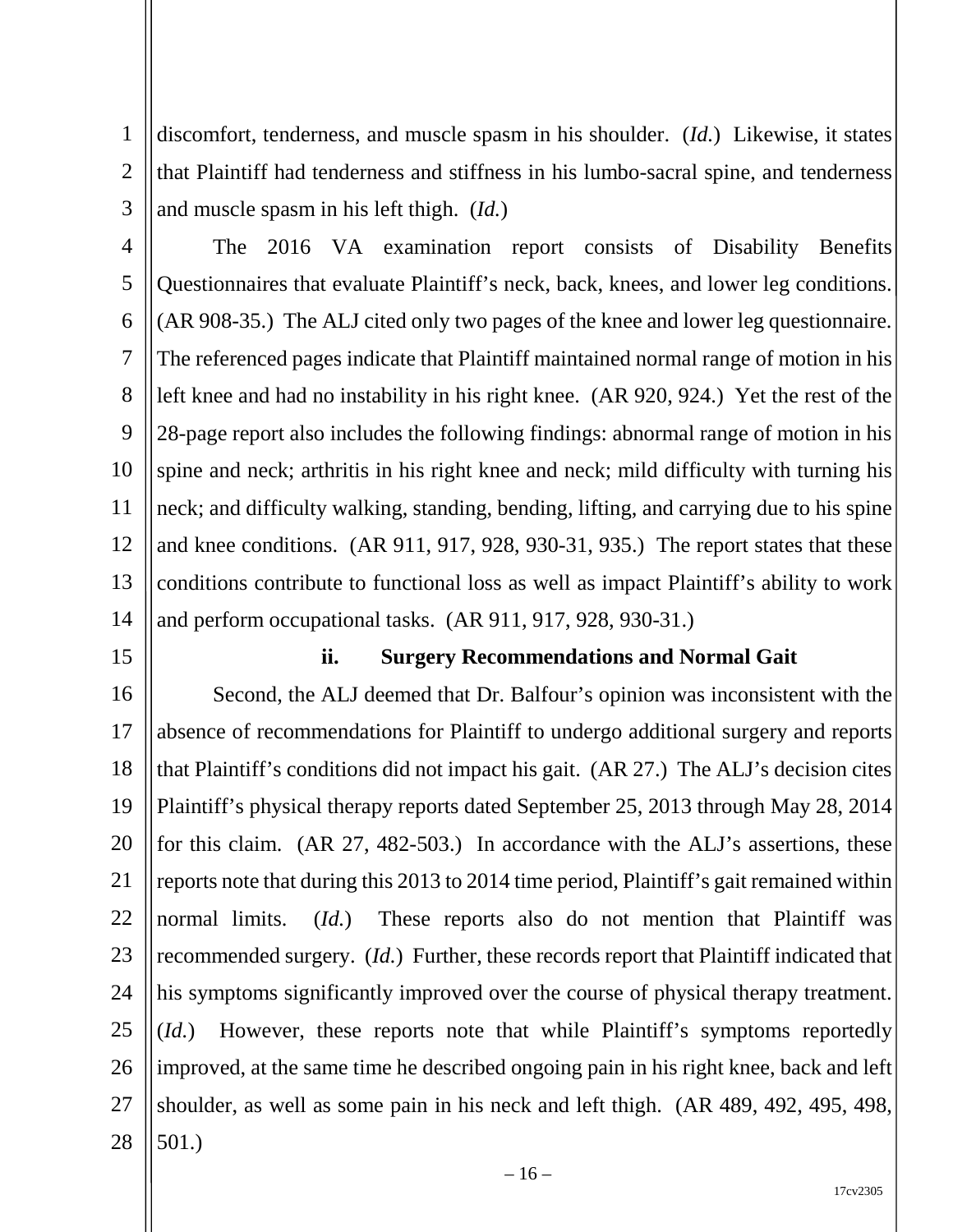1 2

3

5

7

## **4. Analysis of ALJ's Rejection of Dr. Balfour's Opinion**

4 6 The Court finds that the ALJ failed to meet his burden of providing specific and legitimate reasons supported by substantial evidence to discount Dr. Balfour's opinion. Conceivably, the ALJ may have been justified in not giving "controlling weight" to Dr. Balfour's opinion. Overall, however, the ALJ's reasons for giving the opinion of a treating medical specialist "little weight" instead of the "greatest weight" were legally insufficient for two reasons. (AR 27.)

8 9 10 11 12 13 14 15 16 17 18 19 First, the ALJ based his determination that Dr. Balfour's opinion was inconsistent on conclusory references to narrow selections from the record. The ALJ may not cherry-pick the record to support his disability determination. *Yurt v. Colvin*, 758 F.3d 850, 859 (7th Cir. 2014); *Denton v. Astrue*, 596 F.3d 419, 425 (7th Cir. 2010) ("An ALJ has the obligation to consider all relevant medical evidence and cannot simply cherry-pick facts that support a finding of non-disability while ignoring evidence that points to a disability finding."). Moreover, the ALJ may not rely upon insufficient evidence of alleged inconsistencies as the basis for rejecting an examining physician's opinion. *See Nguyen v. Chater*, 100 F.3d 1462, 1465 (9th Cir. 1996) ("Where the purported existence of an inconsistency is squarely contradicted by the record, it may not serve as the basis for the rejection of an examining physician's conclusions.").

20 21 22 23 24 25 26 27 28 Here, the ALJ selected brief segments from the medical records he cited, ignoring the record as a whole. In doing so, he failed to recognize the various consistencies between Dr. Balfour's opinion and other medical records. The ALJ ignored that Dr. Balfour's opinion as well as Plaintiff's physical therapy and VA records all reported that Plaintiff had difficulty with moving his neck, walking, bending, standing, lifting, and carrying. He overlooked that both sources independently documented Plaintiff's ongoing complaints of persistent back, neck, left shoulder, left thigh, and right knee pain. *See Nguyen*, 100 F.3d at 1465. Moreover, the ALJ did not address Plaintiff's more recent physical therapy notes

– 17 –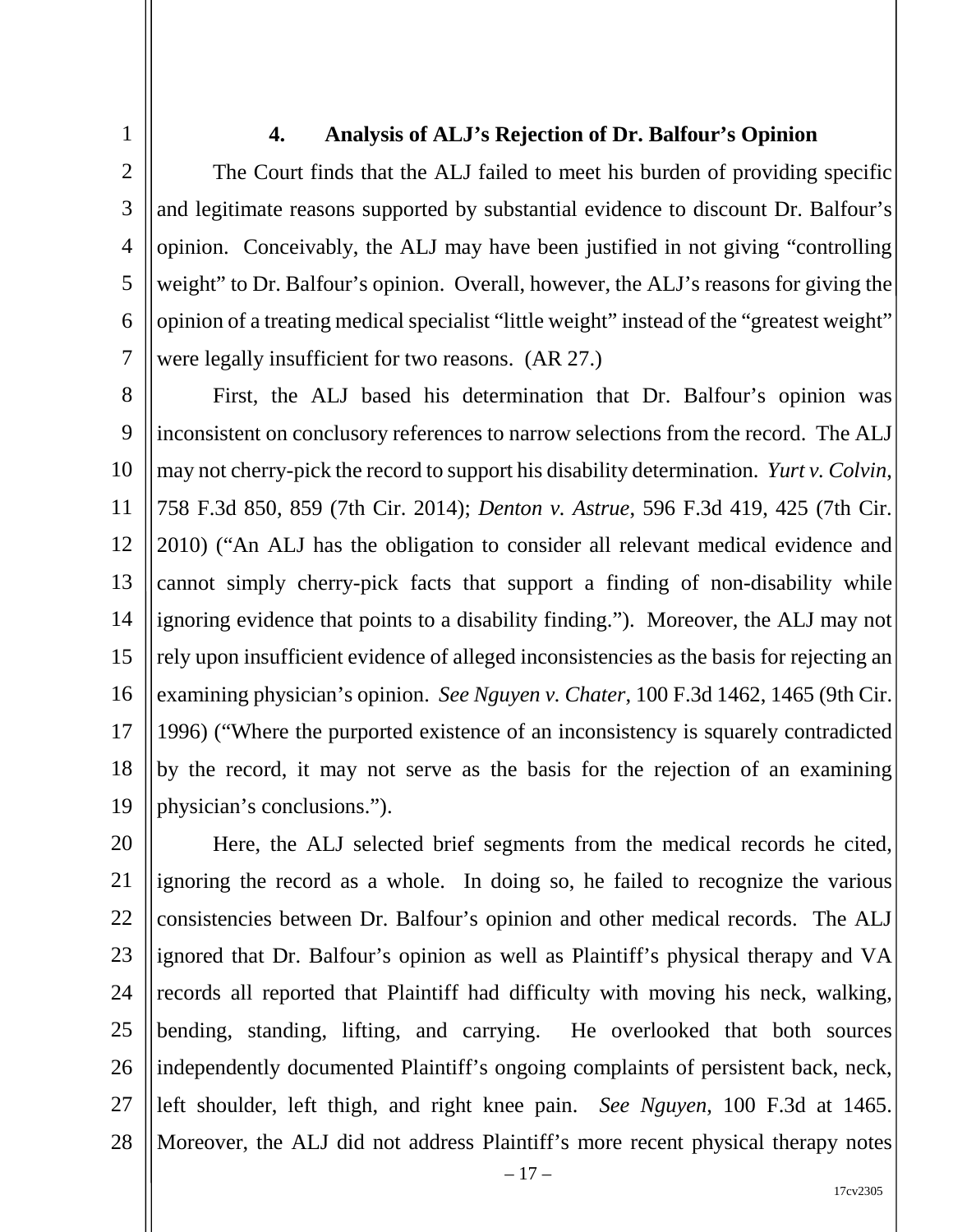1 2 3 4 5 6 7 when evaluating Dr. Balfour's opinion. Physical therapy records from early 2016 indicate that Plaintiff experienced ongoing pain and had a 50% to 70% decrease in the range of motion of his left shoulder. (AR 673-83.) Further, by relying on only these excerpts, the ALJ failed to provide a "detailed and thorough summary of the facts and conflicting clinical evidence" or "a substantive basis for his conclusions." *See Trevizo*, 862 F.3d at 997 (quoting *Magallanes*, 881 F.2d at 751); *see also Garrison*, 759 F.3d at 1012-13.

8 9 10 11 12 13 14 15 16 17 18 19 Furthermore, the ALJ's brief reference to the fact that additional surgery was not recommended for Plaintiff similarly fails to give meaningful consideration to all relevant medical evidence. As such, this reasoning is likewise insufficient to reject Dr. Balfour's opinion. *See Kager v. Astrue*, 256 F. App'x 919, 923 (9th Cir. 2007) (finding that an ALJ's reasoning for rejecting physicians' opinions about a diagnosis "simply by observing that no measures, such as surgery, were undertaken" was insufficient because "[t]his reasoning lacks the specificity required 'to allow a reviewing court to confirm that the [evidence] was rejected on permissible grounds and not arbitrarily.'" (quoting *Benton ex rel. Benton v. Barnhart*, 331 F.3d 1030, 1041  $(9th Cir. 2003))$ . As a result of relying on bare references to excerpts from the record, the ALJ erred because his dismissal of Dr. Balfour's opinion did not contain specific and legitimate reasons supported by substantial evidence.

20 21 22 23 24 25 26 27 28 To substantiate the ALJ's finding that Dr. Balfour's opinion was contradicted by other medical evidence, the Commissioner points to a substantial number of physical therapy records dating from May 2014 through April 2016. (Def.'s Mot. 4:4-6:26; AR 673-717.) The Commissioner lists multiple instances in these records that indicate that Plaintiff's impairments significantly improved with physical therapy and that Plaintiff exhibited full range of motion, full strength, and normal gait. (*Id.*) But like the ALJ's decision, the Commissioner's support only consists of more cherry-picked selections from the record to endorse a finding that Plaintiff is not disabled. The Commissioner likewise ignores the reports of Plaintiff's ongoing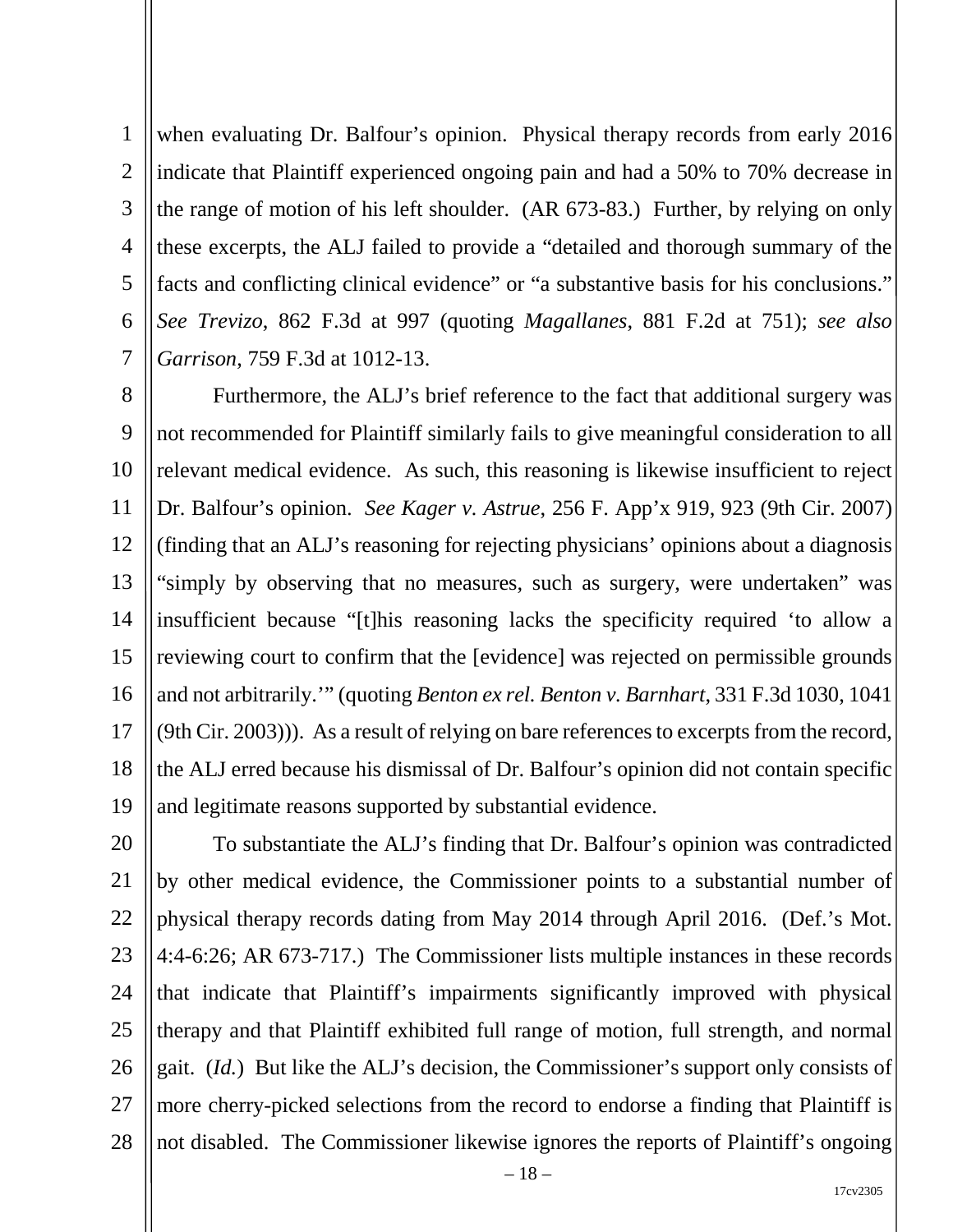1 2 3 complaints of pain and limited range of motion in his shoulder contained in the records she cited. As such, the Commissioner's similarly incomplete portrayal of the record does not compensate for the shortcomings of the ALJ's decision.

4 5 6 7 8 9 10 11 12 13 14 15 16 17 Second, even if the ALJ had sufficiently established that Dr. Balfour's opinion was substantially contradicted by the record, he also failed to determine the amount of deference owed to the opinion of a treating physician in accordance with the factors established in 20 C.F.R. § 404.1527(c)(2)-(6). *See Ghanim*, 763 F.3d at 1161 ("Even if a treating physician's opinion is contradicted, the ALJ may not simply disregard it. The ALJ is required to consider the factors set out in 20 C.F.R. § 404.1527(c)(2)- (6) in determining how much weight to afford the treating physician's medical opinion."). The ALJ's decision did not mention any of the following: the length of Dr. Balfour's treatment of Plaintiff; how frequently he examined Plaintiff; the consistency of Dr. Balfour's opinion with the record as a whole; the extent to which his opinion is supported by medical signs and laboratory findings; or Dr. Balfour's medical specialty and how it related to Plaintiff's conditions. Therefore, the ALJ committed legal error by failing to satisfy regulation requirements when weighing the medical opinion of treating specialist Dr. Balfour.

18 19

# **B. Examining Physician Dr. Mantell**

**1. Legal Standard for Examining Physicians**

20 21 22 23 24 25 26 27 28 While an examining physician is not entitled to the same degree of deference as a treating physician, the ALJ may not simply reject an examining physician's opinion. Rather, the opinions of examining physicians, even if contradicted by another doctor, "can only be rejected for specific and legitimate reasons that are supported by substantial evidence." *Lester*, 81 F.3d at 830-31; *see also Nguyen*, 100 F.3d at 1465. An ALJ errs by failing to provide valid reasoning for discrediting the opinion of an examining physician, particularly when a nonexamining physician's opinion is afforded greater weight. *See Cain v. Barnhart*, 74 F. App'x 755, 756 (9th Cir. 2003); *Feskens v. Astue*, 804 F. Supp. 2d 1105, 1115 (D. Or. 2011).

 $-19-$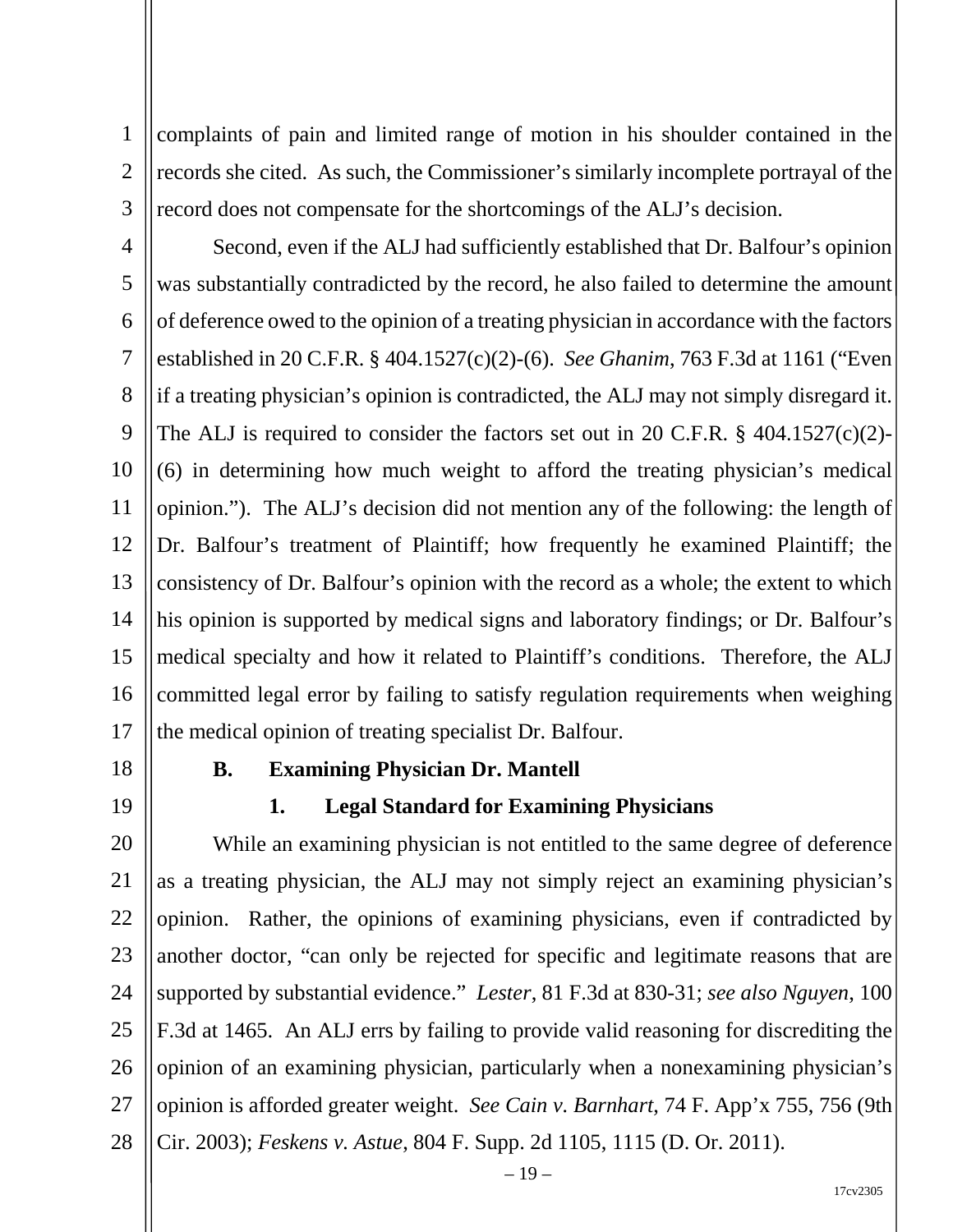## 1

#### **2. Dr. Mantell's Opinion**

2 3 4 5 6 7 8 9 10 11 Dr. Mantell examined Plaintiff during a two-day, 3.5-hour functional capacity evaluation. (AR 731-33.) He opined in an April 16, 2016 report that Plaintiff could perform work at the sedentary level with limitations. (*Id.*) He restricted Plaintiff to standing for no more than 10 minutes and lifting no more than 15 pounds. (AR 733.) According to Dr. Mantell's evaluation, Plaintiff did not meet the minimal physical demands required to safely work as a sheet metal worker. (*Id.*) Dr. Mantell also reported that Plaintiff "demonstrated poor quality of movement overall due to pain limitations" and showed "[d]ecreased strength and endurance of both upper extremities." (AR 732.) He noted that Plaintiff's lower back and knee pain "severely limits" squatting and climbing. (*Id.*)

12 13 14 15 16 Plaintiff asserts that Dr. Mantell's opinion supports Plaintiff's functional and work limitations. (Pl.'s Mot. 12:10-18.) The Commissioner argues that Dr. Mantell's opinion contradicts Plaintiff's treatment record. (Def.'s Mot. 7:2-6) As such, the Commissioner claims that Dr. Mantell's findings regarding Plaintiff's physical limitations fail to "rehabilitate" Dr. Balfour's similar conclusions. (*Id.* 7:6-7.)

17

#### **3. ALJ's Rejection of Dr. Mantell's Opinion**

18 19 20 21 22 23 24 25 Because the ALJ indistinguishably evaluated the opinions of Drs. Balfour and Mantell together, the ALJ seemed to also give Dr. Mantell's opinion little weight based on alleged inconsistencies with the medical record. (*See* AR 27.) As with Dr. Balfour's opinion, the Court agrees that at least some medical evidence contradicts Dr. Mantell's opinion, and thus the Court will apply the "specific and legitimate" reasons standard to the ALJ's dismissal of Dr. Mantell's opinion. *See Lester*, 81 F.3d at 830-31; *Cain*, 74 F. App'x at 756; *Feskens*, 804 F. Supp. 2d at 1115.

26 27 28 As with Dr. Balfour, the ALJ first asserted Dr. Mantell's opinion contradicted Plaintiff's reported improvement with physical therapy, as well as recent examinations showing full strength, stability, and range of motion in Plaintiff's spine

 $-20-$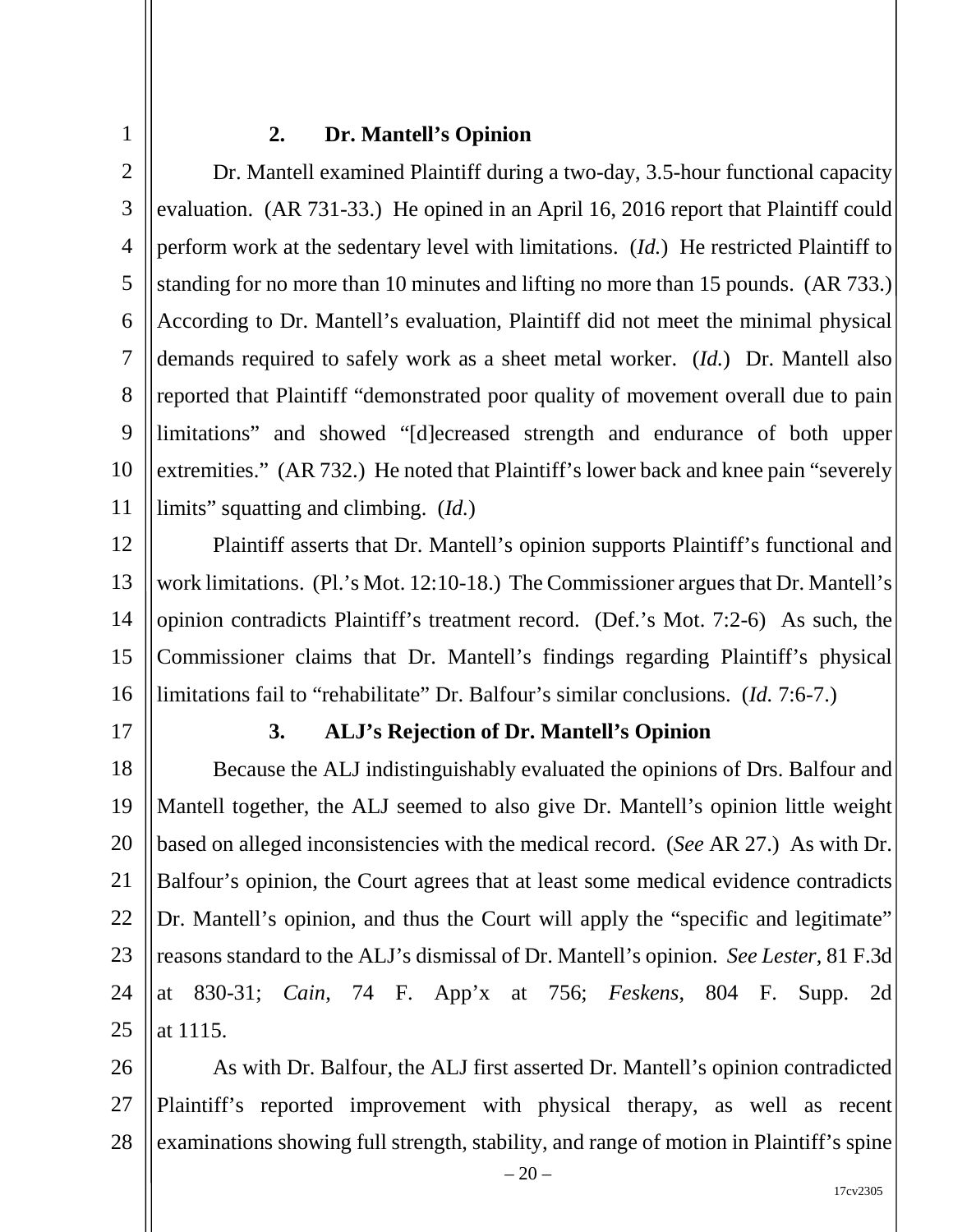1 2 and knees. (AR 27*.*) He also cited the September 2013 physical therapy evaluation and the March 2016 VA Compensation and Pension Examination Report. (*Id.*)

3 4 5 6 7 Second, the ALJ stated Dr. Mantell's opinion was inconsistent with the lack of any recommendations for Plaintiff to undergo more surgery and reports that Plaintiff's conditions did not impact his gait. (AR 27.) The ALJ's decision cites Plaintiff's physical therapy reports dated September 25, 2013 through May 28, 2014. (AR 27, 482-503.)

8

#### **4. Analysis of ALJ's Rejection of Dr. Mantell's Opinion**

9 10 11 12 13 14 15 16 17 18 19 20 21 22 23 24 25 26 27 28 As with the ALJ's rejection of Dr. Balfour's opinion, the Court finds that the ALJ failed to provide specific and legitimate reasons supported by the record to discredit Dr. Mantell's opinion. For the same reasons the Court explained above for Dr. Balfour's opinion, the ALJ's conclusion that Dr. Mantell's determinations were inconsistent with other medical documentation is based on narrow cherry pickings from the record. By ignoring the record as a whole, the ALJ failed to acknowledge the consistencies between Dr. Mantell's opinion and separate medical sources. He omitted that both Dr. Mantell and other providers noted Plaintiff's reports of pain in his back, upper extremity, and knee. *See Nguyen*, 100 F.3d at 1465. Furthermore, the ALJ compared Dr. Mantell's 2016 evaluation only with physical therapy records from 2013. The ALJ did not cite to Plaintiff's physical therapy notes from the same year as Dr. Mantell's evaluation. Yet, physical therapy records from early 2016 state that Plaintiff complained of continuing pain and had a 50% to 70% decrease in the range of motion of his left shoulder. (AR 673-83.) In addition, the ALJ's short reference to the fact that additional surgery was not recommended for Plaintiff lacks specificity. *See Kager*, 256 F. App'x at 923. By only citing to narrow selections from the record, the ALJ failed to weigh all of the medical evidence and failed to provide a thorough summary of the record. *See Trevizo*, 862 F.3d at 997 (quoting *Magallanes*, 881 F.2d at 751). Overall, the ALJ erred in rejecting Dr. Mantell's / / /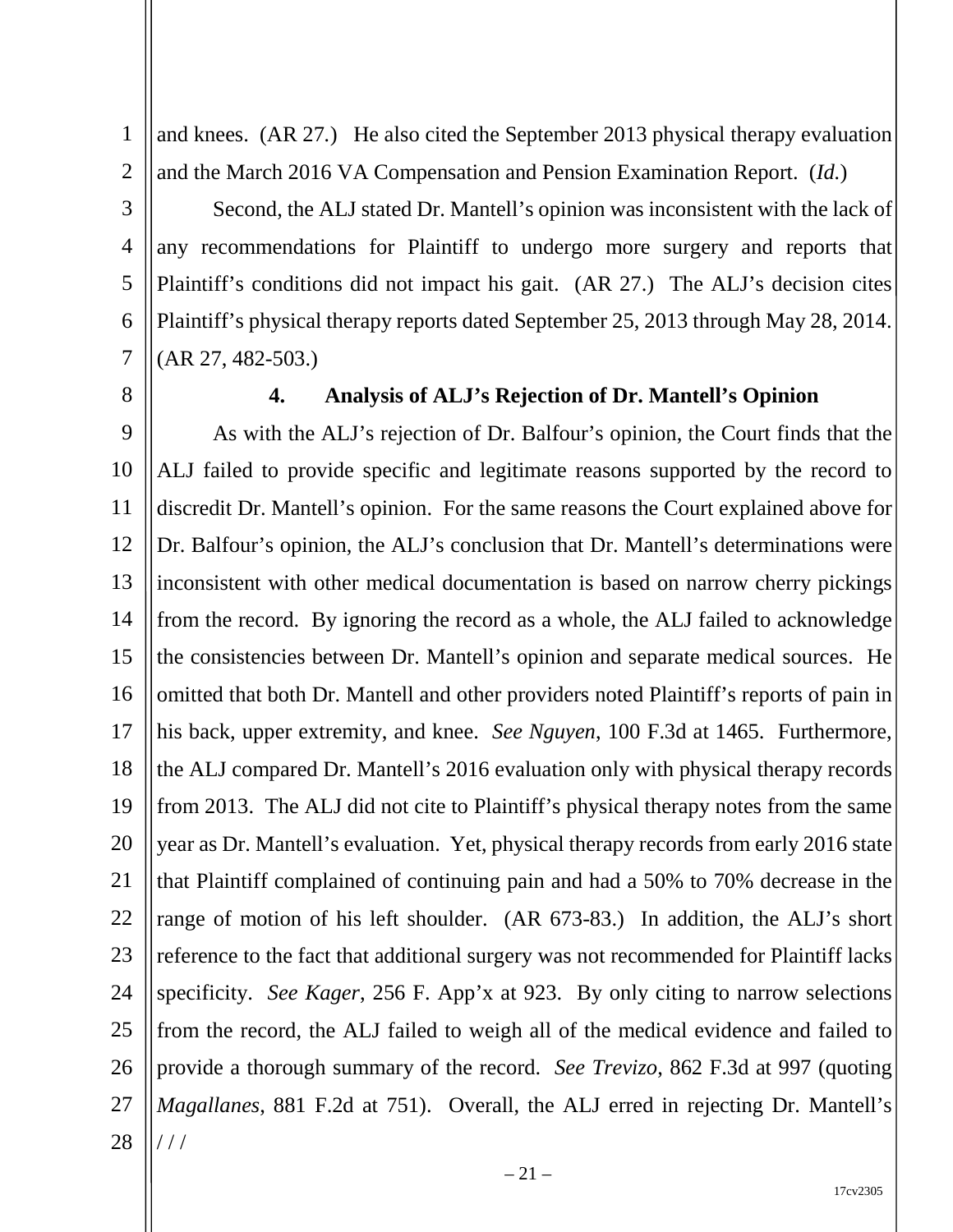1 2 opinion by not substantiating his decision with specific and legitimate reasons supported by the record.

3

4

## **C. Reviewing Physician Dr. Sparks**

#### **1. Legal Standard for Nonexamining, Reviewing Physicians**

5 6 7 8 9 10 11 12 13 14 15 16 17 18 19 Plaintiff also argues that the ALJ committed legal error by improperly affording greater weight to the opinion of Dr. Sparks, a nonexamining testifying medical expert, over that of Dr. Balfour, Plaintiff's treating specialist, and Dr. Mantell, Plaintiff's examining physician. (Pl.'s Mot. 11:24-12:5.) "As a general rule, more weight should be given to the opinion of a treating source than to the opinion of doctors who do not treat the claimant." *Garrison*, 759 F.3d at 1012 (quoting *Lester*, 81 F.3d at 830). "When a nonexamining physician's opinion contradicts an examining physician's opinion and the ALJ gives greater weight to the nonexamining physician's opinion, the ALJ must articulate her reasons for doing so." *See Feskens*, 804 F. Supp. 2d at 1115 (citing *Morgan v. Comm'r of Soc. Sec. Admin*, 169 F.3d 595, 600-01 (9th Cir. 1999)). More specifically, an ALJ errs when he or she "accord[s] greater weight to the opinion of a non-examining, non-treating physician than to the opinions of [a claimant's] treating and examining physicians without providing 'specific' and 'legitimate' reasons supported by 'substantial evidence in the record' for doing so." *Cain*, 74 F. App'x at 756 (citing *Lester*, 81 F.3d at 830-31).

20

#### **2. Dr. Sparks' Opinion**

21 22 23 24 25 26 27 28 Dr. Sparks is a non-treating, nonexamining internist and endocrinologist who reviewed Plaintiff's medical records for this case. (AR 63, 669.) He testified during the administrative hearing that Plaintiff had the following medically determinable impairments: hypertension that is controlled by medication; hyperlipidemia; obstructive sleep apnea; allergic rhinitis; sensory neuro high-pitch bilateral hearing loss; left thigh pain due to meralgia paresthetica resulting from the superficial femoral nerve entrapment; low back pain with two millimeter degenerative disc disease at L4- 5; right knee pain with patellar chrondromalacia; neck pain with mild multilateral

 $-22-$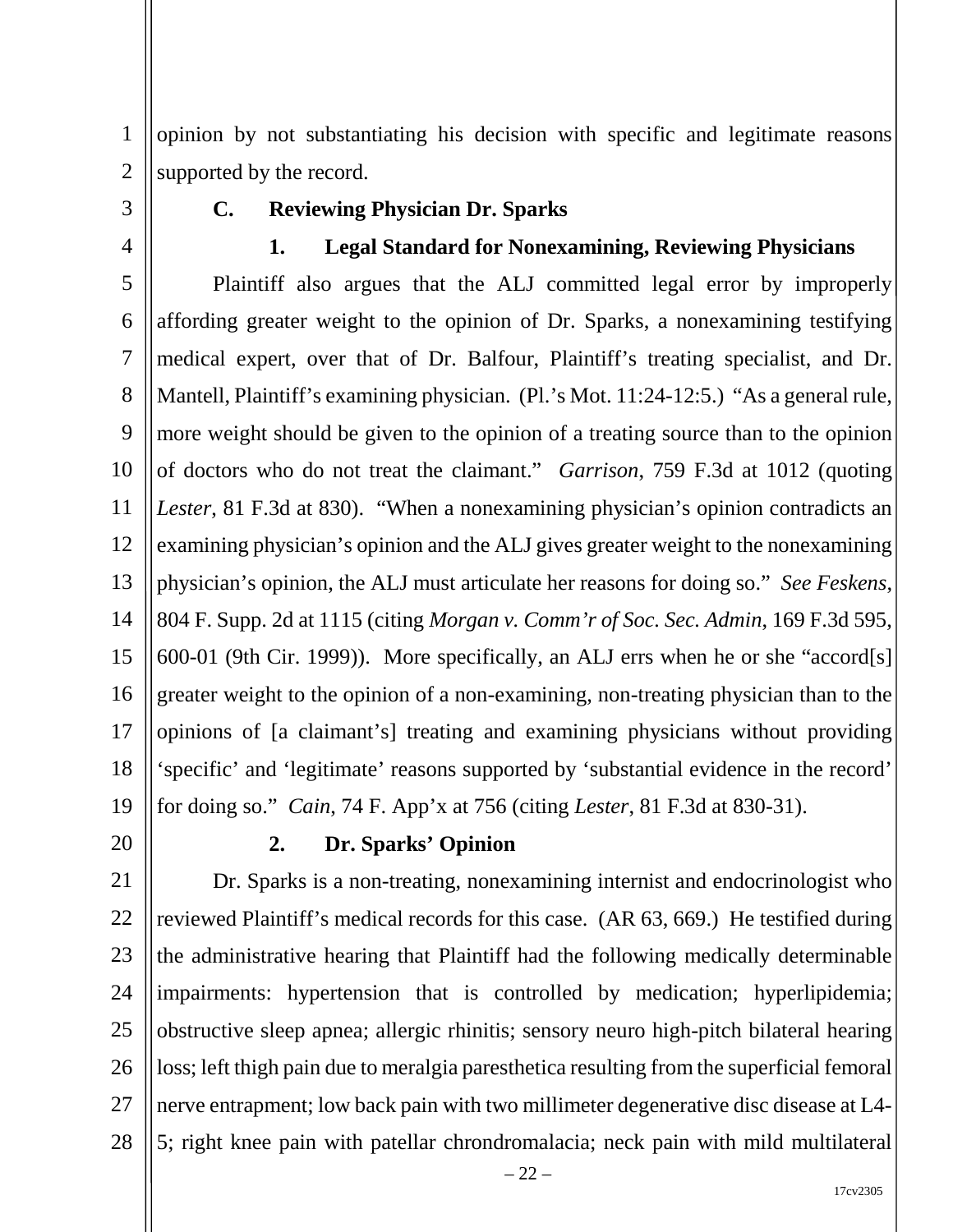1 2 3 4 5 6 7 degenerative disc disease at C3-4 through C3-5/6; and obesity. (AR 64.) Dr. Sparks then opined that Plaintiff should have the following work restrictions: can occasionally lift 20 pounds and frequently lift 10 pounds; no use of ladders, ropes, or scaffolding; no overhead work; no frequent extreme motion of the neck; no exposure to extreme hot or cold; no exposure to noisy environments; no work from unprotected heights; no work with dangerous machinery; and can stand, walk, and sit six hours out of an eight-hour day. (AR 65.)

8

### **3. ALJ's Acceptance of Dr. Sparks' Opinion**

9 10 11 12 13 The ALJ assigned "great weight" to Dr. Sparks' opinion. (AR 27.) He justified this consideration by stating that Dr. Sparks' findings were "consistent" with his own assessment of Plaintiff's RFC and are "supported by the listed medical impairments and reports that the claimant has decreased hearing sensitivity, degeneration of the lumbar and cervical spine, and pain in his left thigh and right knee." (*Id.*)

14

## **4. Analysis of ALJ's Acceptance of Dr. Sparks' Opinion**

15 16 17 18 19 20 21 22 23 24 25 26 The Court finds the ALJ's decision lacks legal justification for giving Dr. Sparks' opinion great weight, particularly over the little weight given to Plaintiff's treating and examining physicians. An ALJ's statement that a physician's opinion matches the ALJ's own conclusions is not a legitimate explanation for why that physician's opinion should be granted more weight. *See Ressler v. Berryhill*, 687 F. App'x 560, 562 (9th Cir. 2017) ("The ALJ explained that he gave weight to the medical opinions and medical evidence in the record 'to the extent that they are consistent with this decision.' Such a standard is nowhere reflected in our case law and the ALJ's application of it constitutes an error of law."). Though the ALJ states that Dr. Sparks' opinion is supported by the listed medical impairments and some of Plaintiff's medical conditions, he does not explain how or why said support is significant. Therefore, this conclusion is also devoid of sufficient legal reasoning.

27 28 Moreover, the ALJ's assessment failed to justify why he favored Dr. Sparks' opinion over the opinions of Dr. Balfour, a treating physician, and Dr. Mantell, an

– 23 –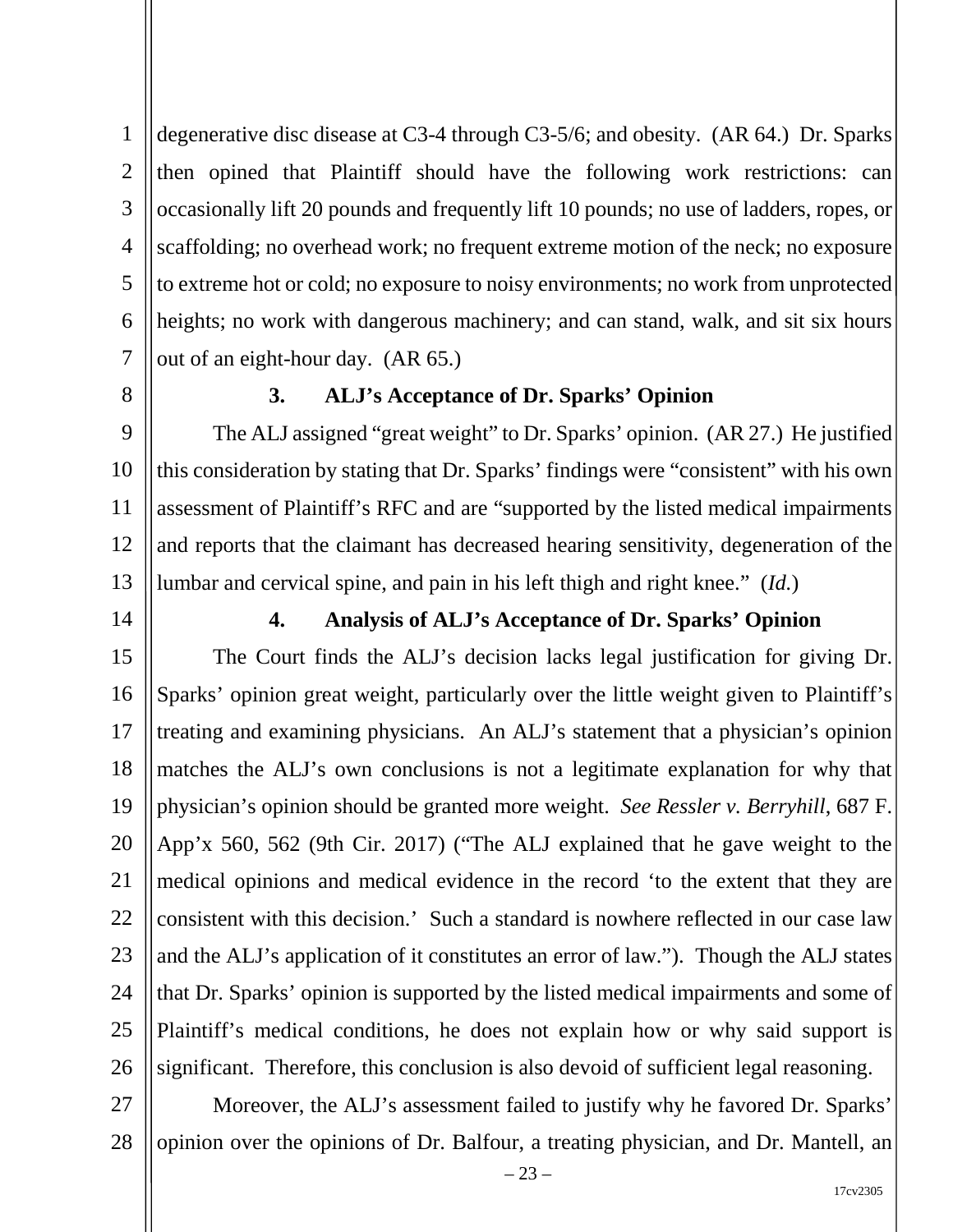1 2 3 4 5 6 7 8 9 10 11 12 13 14 15 16 17 examining physician. Dr. Sparks is a nonspecialist testifying physician who reviewed Plaintiff's record. (AR 63-64.) He has never spoken to Plaintiff, examined him, or treated him. (*Id.*) Contrary to Dr. Sparks' opinion, Dr. Balfour determined after repeatedly examining and treating Plaintiff that he is "not able to perform short periods of standing." (AR 720.) In addition, Dr. Mantell deemed that Plaintiff could perform work at the sedentary level only with limitations. (AR 731-33.) After completing a two-day functional capacity evaluation of Plaintiff, Dr. Mantell restricted Plaintiff to standing for no more than 10 minutes and lifting no more than 15 pounds. (*Id.*) These findings directly contradict Dr. Sparks' conclusions. (AR 65, 733.) By favoring Dr. Sparks, a reviewing physician, the ALJ went against the law's directive to generally give "more weight to the medical opinion of a source who has examined [the claimant] than to the medical opinion of a medical source who has not examined [the claimant]." 20 C.F.R. § 404.1527(c)(1); s*ee also Garrison*, 759 F.3d at 1012. Therefore, he failed to provide legally sufficient reasons for giving the opinions of Drs. Balfour and Mantell little weight and for giving Dr. Sparks greater and ultimately determinative weight. Consequently, the ALJ committed legal error when weighing Dr. Sparks' opinion.

18

### **D. VA Disability Determination**

19

# **1. Legal Standard for VA Disability Determination**

20 21 22 23 24 25 26 Furthermore, the ALJ committed legal error by neglecting to adequately explain his dismissal of Plaintiff's VA disability rating. Though Plaintiff fails to identify this issue, it is properly before the Court due to the Court's independent burden to determine whether the Commissioner's decision is free of legal error. *See, e.g.*, *Bruce*, 557 F.3d at 1115. Given the great weight accorded to a VA determination of disability by the Ninth Circuit and the ALJ's conclusory rejection of Plaintiff's VA rating, the Court will examine this issue.

27 / / /

28 / / /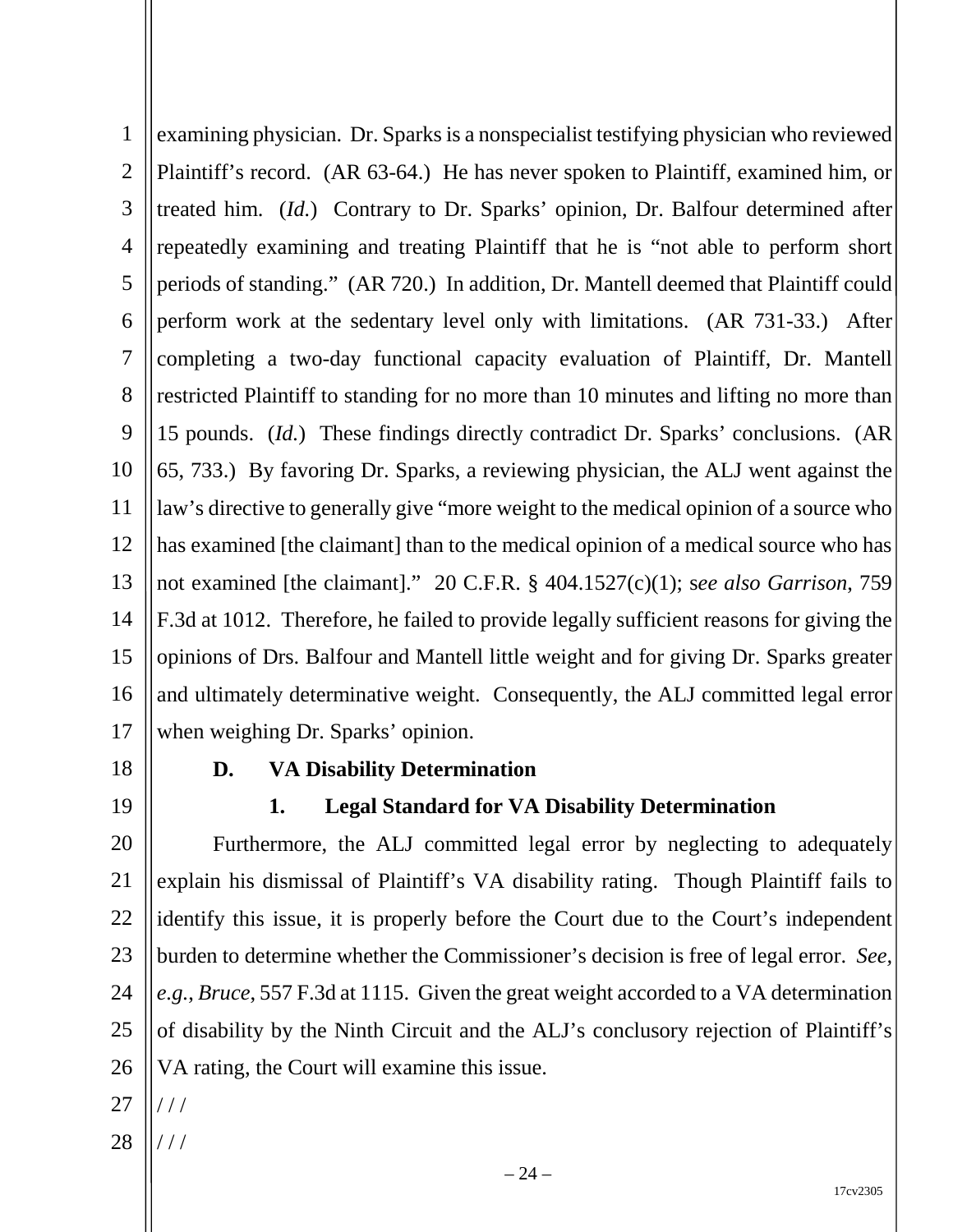1 2 3 4 5 6 7 8 9 10 11 12 13 14 15 "[T]he ALJ must consider the VA's finding in reaching his decision and the ALJ must ordinarily give great weight to a VA determination of disability." *McLeod v. Astrue*, 640 F.3d 881, 886 (9th Cir. 2011) (internal quotation marks omitted) (quoting *McCartey v. Massanari*, 298 F.3d 1072, 1076 (9th Cir. 2002)). Given this requirement, the ALJ has a duty to inquire about the VA disability rating and include evidence of the rating in the record to allow for proper evaluation. *See id.* The Ninth Circuit has found "great weight to be ordinarily warranted" for the VA rating because of the "marked similarity" between the federal disability programs of the VA and the Social Security Administration ("SSA"). *See Luther v. Berryhill*, 891 F.3d 872, 876 (9th Cir. 2018). However, a VA disability rating is not conclusive in a social security disability matter. *See* 20 C.F.R. § 404.1504. "An ALJ may give less weight to a VA rating if he gives persuasive, specific, valid reasons for doing so that are supported by the record." *Luther*, 891 F.3d at 876-77 (internal quotation marks omitted) (quoting *Valentine v. Comm'r Soc. Sec. Admin.*, 574 F.3d 685, 695 (9th Cir. 2009)).

16

#### **2. VA Disability Rating**

17 18 19 20 21 22 23 24 According to his medical records from the VA, Plaintiff was awarded a 30% disability rating by the VA as early as August 2005. (AR 473.) At some time between October 2013 and July 2014, the VA increased Plaintiff's disability rating to 70%. (AR 288-89, 893.) However, the record does not include Plaintiff's official VA rating decision records issued by a VA regional office. Such records articulate the VA's decision, reasons for decision, and evidence that supports its decision. *See Compensation*, *Claims Process*, U.S. Department of Veterans Affairs, https://www.benefits.va.gov/compensation/process.asp (last visited June 22, 2018).

25

#### **3. ALJ's Rejection of VA Disability Determination**

26 27 28 Here, the ALJ asserted that the disability determination processes utilized by the SSA and VA are "fundamentally different." (AR 28.) He pointed out that the VA does not determine a claimant's RFC. He also noted that the VA does not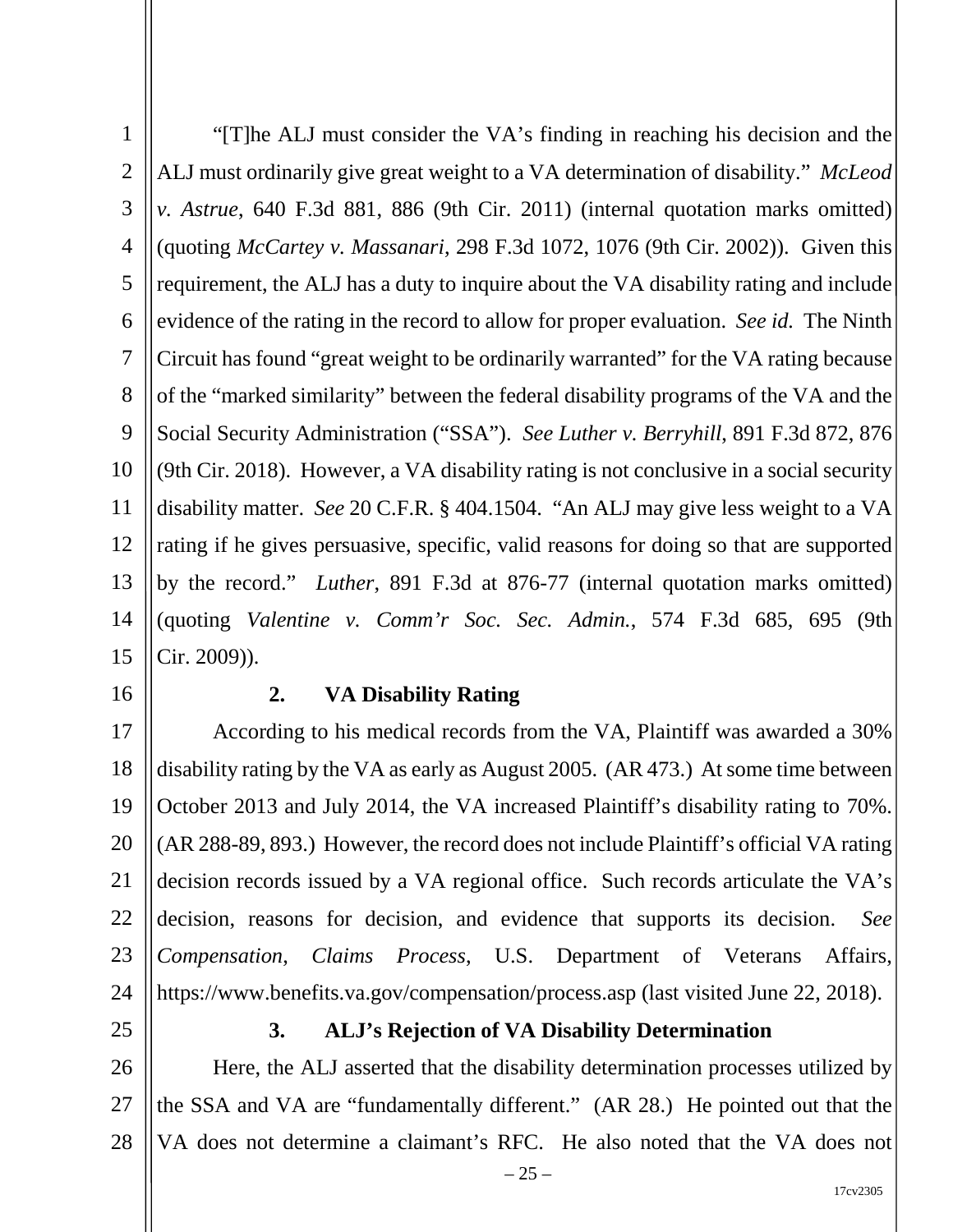1 2 3 4 establish whether the claimant is capable of performing his past relevant work or work that exists in significant numbers in the national economy. (*Id.*) Based on these differences, the ALJ found the VA's rating "is of little probative value" and assigned the VA's assessments "little weight." (*Id.*)

5

# **4. Analysis of ALJ's Rejection of VA Disability Rating**

6 7 8 9 10 11 12 13 14 15 16 The Court finds the ALJ improperly rejected the VA's disability determination for Plaintiff. The ALJ's rationales conflict with the Ninth Circuit's controlling determination that there is "marked similarity" between the VA's and SSA's disability programs. *See Luther*, 891 F.3d at 876; *McCartey*, 298 F.3d at 1076. Though the VA does not determine a claimant's RFC or the jobs he is capable of performing, it does determine a claimant's functional loss as well as the impact of his conditions on his ability to work and perform occupational tasks. (AR 917, 928, 936.) The ALJ did not articulate any further reasons based on the record for giving the VA's disability assessment little weight. Thus, he erred by failing to provide persuasive, specific, valid reasons for dismissing the VA's disability determination. *See Luther*, 891 F.3d at 876-77.

17

#### **V. Harmless Error Analysis**

18 19 20 21 22 23 24 25 Having concluded that the ALJ erred in giving little weight to the opinions of Drs. Balfour and Mantell, in giving favoring weight to Dr. Sparks, and improperly disregarding the VA's determination of disability, the Court must now determine whether these errors were harmless. "[A]n ALJ's error is harmless where it is 'inconsequential to the ultimate nondisability determination.'" *Molina v. Astrue*, 674 F.3d 1104, 1115 (9th Cir. 2012) (quoting *Carmickle*, 533 F.3d at 1162). In assessing whether an error is harmless, the court "look[s] at the record as a whole to determine whether the error alters the outcome of the case." *Id*.

26 27 28 Here, the ALJ's errors were not harmless. The ALJ's RFC determination that Plaintiff could perform light work with some limitations was effectively identical to that of Dr. Sparks. (AR 24, 65.) This finding directly contradicts Dr. Mantell's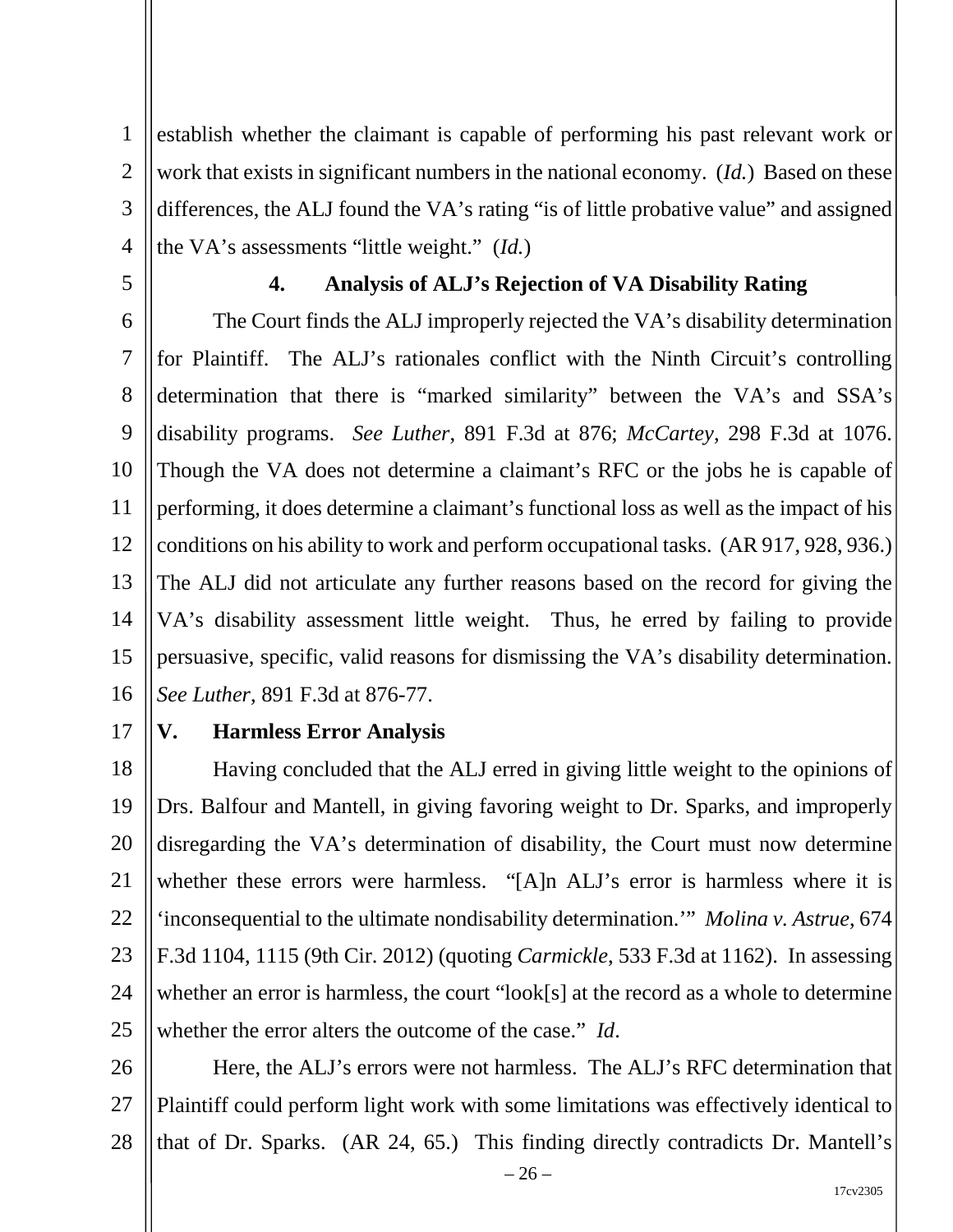1 2 3 4 5 6 7 8 9 10 11 determination that Plaintiff was only capable of sedentary work with limitations of standing for no more than 10 minutes and lifting no more than 15 pounds. (AR 731- 33.) The ALJ further ignored the VA's most recent determination that Plaintiff's thoracolumbar spine, knee, and cervical spine conditions impacted his ability to work. (AR 917, 928, 936.) Consequently, the ALJ's RFC determination overstated Plaintiff's capacity to work. *See Valentine*, 574 F.3d at 690 ("[A]n RFC that fails to take into account a claimant's limitations is defective."). This incorrect RFC assessment, in turn, distorted the ALJ's determination of whether Plaintiff could adjust to other work in the national economy. Consequently, the ALJ's final decision on whether Plaintiff is disabled and entitled to benefits was tainted. Accordingly, the Court finds the ALJ committed harmful legal error.

12 13

### **VI. Appropriate Remedy**

14 15 16 Having determined that harmful legal error was committed, the Court must decide the appropriate remedy. Plaintiff requests that the Court reverse and award benefits. (Pl. Mot. 14:1-4.) The Court finds that remanding to the agency for further proceedings is the correct course.

17 18 19 20 21 22 23 24 "[T]he proper course, except in rare circumstances, is to remand to the agency for additional investigation or explanation." *Benecke v. Barnhart*, 379 F.3d 587, 595 (9th Cir. 2004). This "ordinary remand rule" respects the Commissioner's role in developing the factual record, and helps guard against the displacement of administrative judgment by judicial decree. *See Treichler*, 775 F.3d at 1099-00. When an ALJ makes a legal error, but there are ambiguities or outstanding issues in the record, the proper approach is to remand for further proceedings, not to apply the "credit as true" rule. *See id.* at 1105.

25 26 27 28 For this Court to depart from the ordinary remand rule and award benefits under the "credit as true" rule, three requirements must be met. *Garrison*, 759 F.3d at 1019-21. First, the court must determine that the ALJ committed legal error, such as by failing to provide legally sufficient reasons for rejecting certain evidence.

– 27 –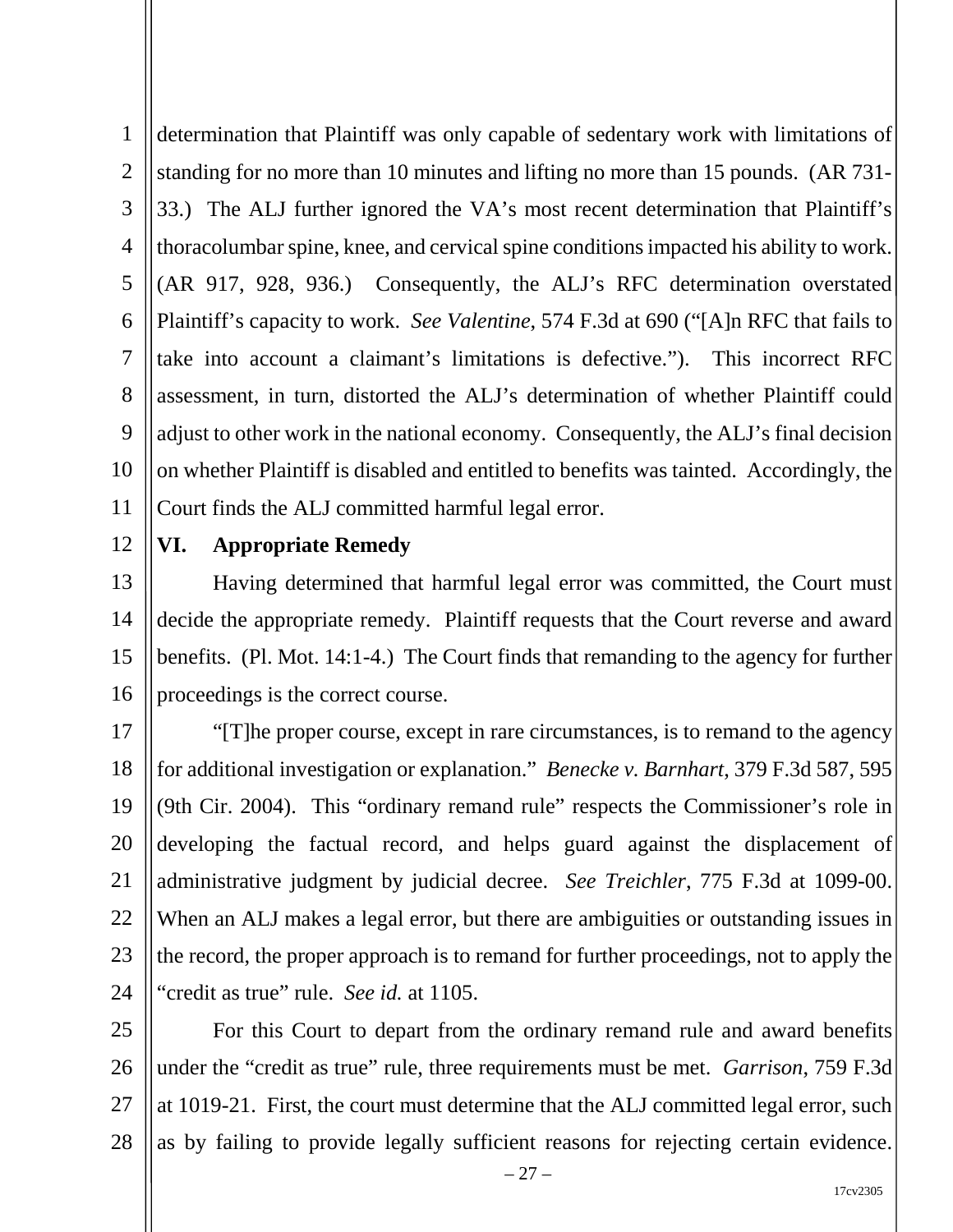1 2 3 4 5 6 7 8 9 *Dominguez v. Colvin*, 808 F.3d 403, 407 (9th Cir. 2015). Second, if the court finds such error, it must determine whether "the record has been fully developed and further administrative proceedings would serve no useful purpose." *Garrison*, 759 F.3d at 1020. In making this determination, the court reviews the record as a whole and asks whether there are conflicts, ambiguities, or gaps in the record such that essential factual issues have not been resolved. *Dominguez*, 808 F.3d at 407 (citation omitted). Where there are outstanding issues that require resolution, the proper approach is to remand the case to the agency for further proceedings. *See Treichler*, 775 F.3d at 1101, 1105.

10 11 12 13 14 15 16 17 18 19 20 If the court determines that the record has been fully developed and there are no outstanding issues left to be resolved, the court lastly must consider whether "the ALJ would be required to find the claimant disabled on remand" if the "improperly discredited evidence were credited as true." *Dominguez*, 808 F.3d at 407 (quoting *Garrison*, 759 F.3d at 1020). "If so, the district court may exercise its discretion to remand the case for an award of benefits." *Id.* However, even when the requirements of the credit as true rule are satisfied, district courts retain flexibility to remand for further proceedings when the record as a whole creates "serious doubt" as to whether the claimant is disabled. *Id.* at 1021. "The touchstone for an award of benefits is the existence of a disability, not the agency's legal error." *Brown-Hunter v. Colvin*, 806 F.3d 487, 495 (9th Cir. 2015).

21 22 23 24 25 In this matter, the first "credit as true" requirement is met as the ALJ committed legal error by failing to provide legally sufficient bases for granting little weight to the opinions of Plaintiff's treating specialist Dr. Balfour and examining physician Dr. Mantell, weighing the opinion of nonexamining expert Dr. Sparks, and discounting the VA's disability assessment.

26 27 28 However, neither the second nor the third requirement of the "credit as true" rule is met. Here, the Court is not satisfied that the record has been fully developed or that further administrative proceedings would serve no useful purpose. First, the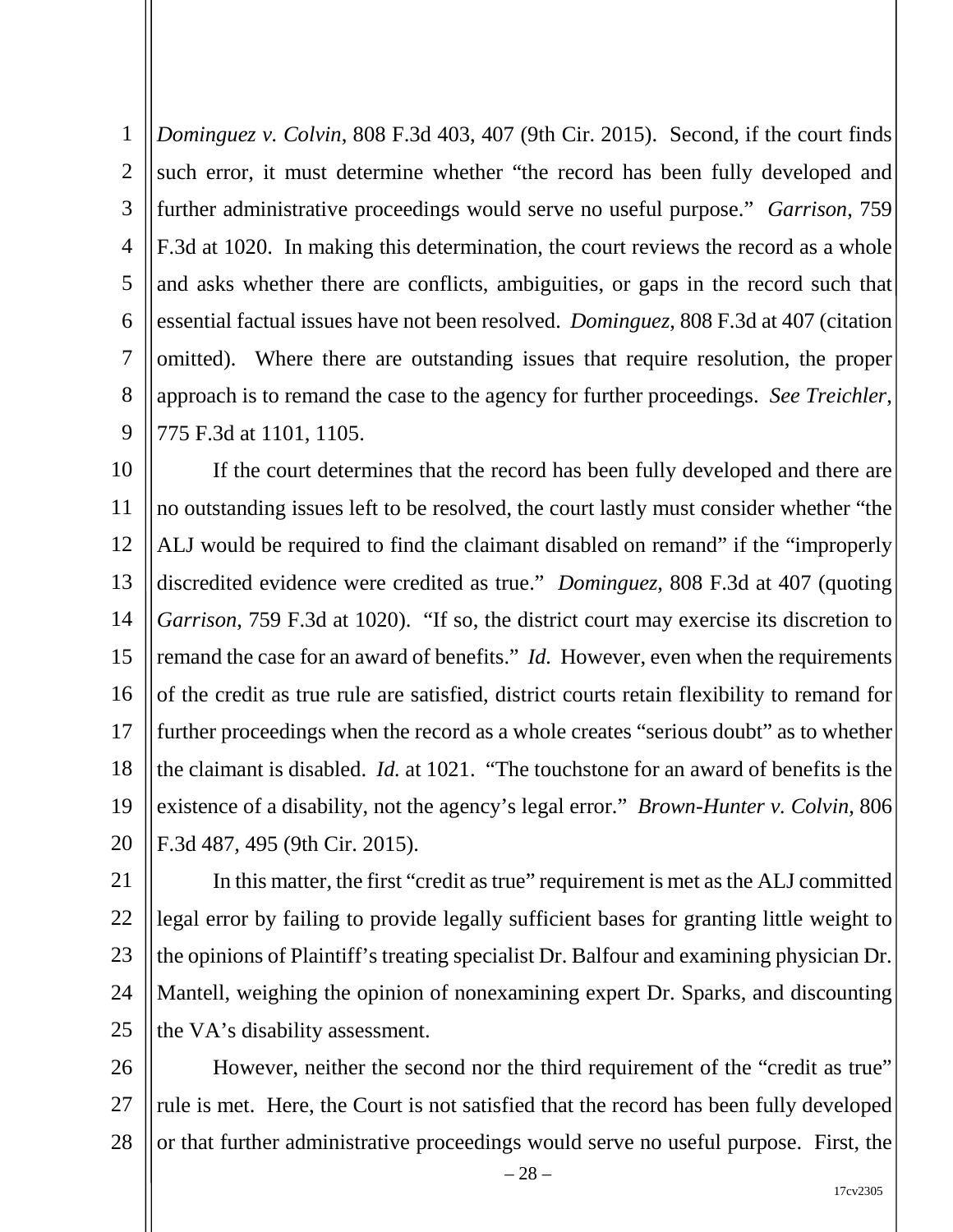1 2 3 4 5 6 7 8 9 10 admitted evidence lacks a complete record of the VA's disability rating determination. While the VA medical documents in the record provide some information regarding Plaintiff's disability rating, they do not articulate the reasons for the VA's decision or the evidence supporting said decision. In particular, the record lacks evidence as to why the VA increased Plaintiff's disability rating from 30% to 70%. (*See* AR 288-89, 473, 893.) Without the official VA rating decision records, the ALJ was incapable of adequately considering and evaluating the VA's disability analysis. *See McLeod*, 640 F.3d at 886 (holding that inadequacy of the record can inhibit proper evaluation of a plaintiff's VA disability rating). As such, the record has not been fully developed.

11 12 13 14 15 16 17 18 19 20 21 22 23 24 25 26 27 28 Moreover, as to the third "credit as true" requirement, it is unclear from the record if the ALJ would be required to find Plaintiff disabled on remand if the improperly discredited opinions of Drs. Balfour and Mantell were credited as true. Dr. Balfour only directly addressed Plaintiff's functional capacity in two letters dated April 2015. (AR 718-21.) He stated in one of the letters that Plaintiff "is not able to perform short periods of standing, kneeling, crouching, stooping and working in strained and awkward positions." (AR 720.) However, his statement did not specify what length of time constituted a "short period." Moreover, this letter addressed whether Plaintiff was capable of performing his most recent position as a sheet metal worker, and neither of the two letters specifically addressed Plaintiff's ability to work any job at all. (AR 718-21.) Furthermore, Dr. Mantell concluded that Plaintiff was capable of sedentary work with limitations of standing for no more than 10 minutes and lifting no more than 15 pounds. (AR 731-733.) Yet, the ALJ did not ask the vocational expert about the job availability for someone with the exact work limitations determined by Dr. Balfour or Dr. Mantell. The ALJ did ask the vocational expert about a hypothetical person of the same age, education level, and work experience as Plaintiff with the functional limitations that the ALJ found Plaintiff had, except that person could only lift and carry a maximum of 10 pounds. (AR 67.)

17cv2305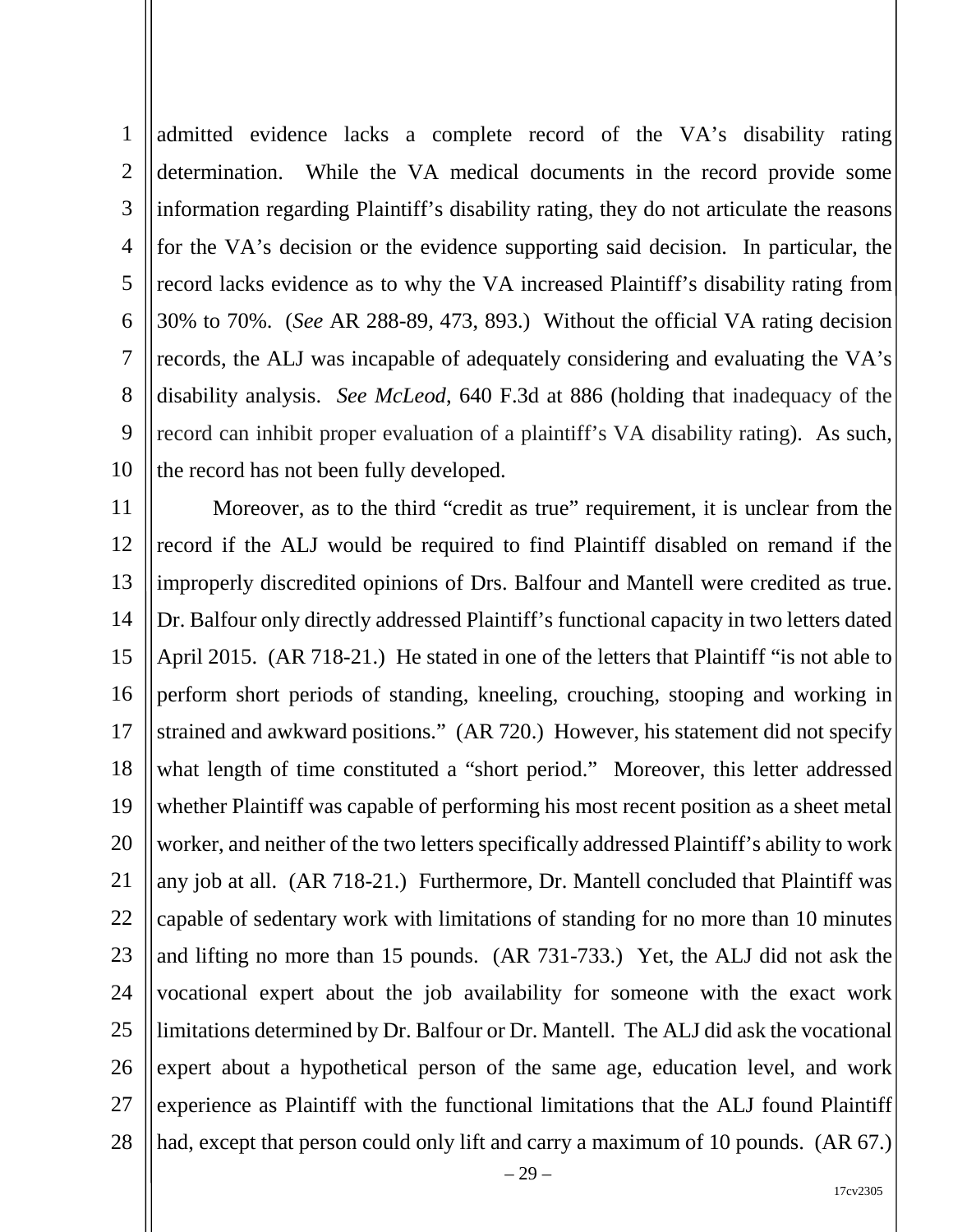1 2 3 4 5 6 The vocational expert testified that she could not cite any jobs that could be performed by such a person. (AR 68.) But these limitations are not identical to those provided by Plaintiff's discredited physicians. Consequently, there is not enough information in the record to determine if the ALJ would be required to find Plaintiff disabled on remand if the opinions of Drs. Mantell and Balfour were credited as true and considered with the vocational expert's testimony.

7 8 9 10 11 12 13 Considering the ALJ's errors in his evaluation of Dr. Balfour's and Dr. Mantell's opinions, the incomplete VA record, and the uncertainty about whether the ALJ would be required to find Plaintiff disabled on remand, the record is not "free from conflicts, ambiguities, or gaps." *See Treichler*, 775 F.3d at 1103. Therefore, the requirements for the credit-as-true rule are not satisfied, and the Court will not depart from the ordinary remand rule. *See id.* at 1105. Accordingly, the Court will remand for further proceedings.

14

## **VII. CONCLUSION**

15 16 17 18 19 20 21 22 23 24 In light of the foregoing reasons, the ALJ erred in discounting the opinions of Drs. Balfour and Mantell, crediting the opinion of Dr. Sparks, and dismissing the VA's disability assessment. The Court finds that the ALJ failed to provide "specific and legitimate reasons that are supported by substantial evidence" in his decision to discredit the opinions of Dr. Balfour, Plaintiff's treating specialist, and Dr. Mantell, Plaintiff's examining physician, in favor of affording more weight to the opinion of Dr. Sparks, a nonexamining physician. *See Burrell v. Colvin*, 775 F.3d 1133, 1137 (9th Cir. 2014) (quoting *Bayliss v. Barnhart*, 427 F.3d 1211, 1216 (9th Cir. 2005)); *Cain v. Barnhart*, 74 Fed. App'x 755, 756 (9th Cir. 2003) (quoting *Lester*, 81 F.3d at 830-31).

25 26 27 28 The Court also finds that remanding for further proceedings is the appropriate remedy. Accordingly, the Court **GRANTS** Plaintiff's Motion for Summary Judgment (ECF No. 12) and **DENIES** the Commissioner's Cross-Motion for / / /